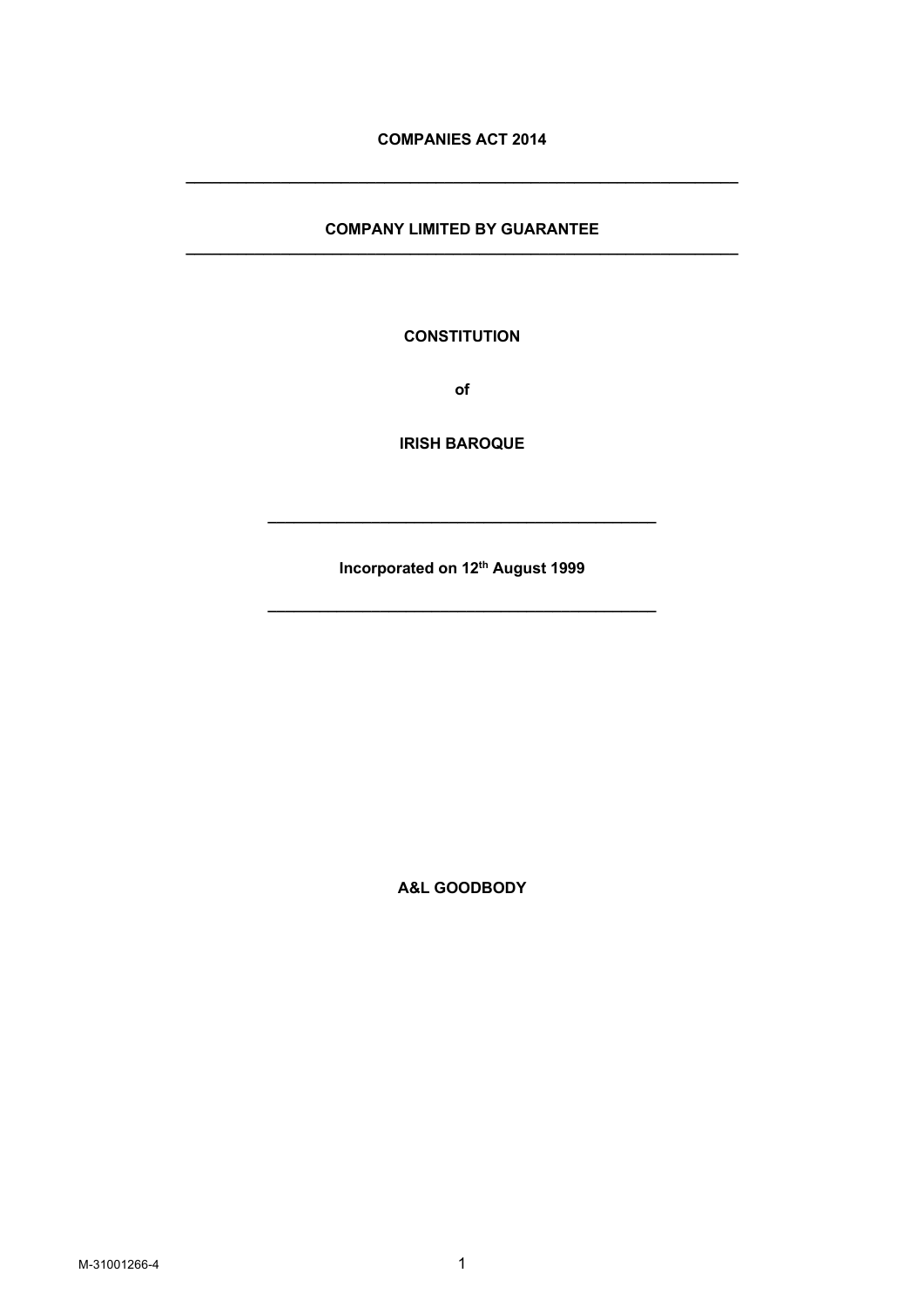### **COMPANY LIMITED BY GUARANTEE \_\_\_\_\_\_\_\_\_\_\_\_\_\_\_\_\_\_\_\_\_\_\_\_\_\_\_\_\_\_\_\_\_\_\_\_\_\_\_\_\_\_\_\_\_\_\_\_\_\_\_\_\_\_\_\_\_\_\_\_\_\_\_\_**

**\_\_\_\_\_\_\_\_\_\_\_\_\_\_\_\_\_\_\_\_\_\_\_\_\_\_\_\_\_\_\_\_\_\_\_\_\_\_\_\_\_\_\_\_\_\_\_\_\_\_\_\_\_\_\_\_\_\_\_\_\_\_\_\_**

## **CONSTITUTION**

**of**

## **IRISH BAROQUE**

## **(THE COMPANY)**

(as amended by special resolution dated 23rd July 2020)

**\_\_\_\_\_\_\_\_\_\_\_\_\_\_\_\_\_\_\_\_\_\_\_\_\_\_\_\_\_\_\_\_\_\_\_\_\_\_\_\_\_\_\_\_\_\_\_\_\_\_\_\_\_\_\_\_\_\_\_\_\_\_\_\_**

## **MEMORANDUM OF ASSOCIATION**

- 1. The name of the Company is Irish Baroque.
- 2. The Company is a company limited by guarantee registered under Part 18 of the Companies Act 2014.
- 3. The main objects for which the Company is established is to set up and maintain a professional orchestra for the purpose of the performance and promotion of, and advancing specialist education and training opportunities in, baroque music and to advance the education of schools, community groups and the wider public in the area of baroque music.
- 4. The Company shall in addition to the powers conferred on it by law have the following powers which are exclusively subsidiary and ancillary to the main object of the Company set out in Clause 3 and which powers may only be exercised in promoting the main object and any income generated by the exercise of these powers is to be applied to the promotion of the main object:
	- 4.1. To engage speakers, instructors and lecturers and to provide all necessary appliances, equipment, goods, supplies, materials and things for provision of suitable education and training.
	- 4.2. To raise funds generally and manage same for the benefit of the attainment of the main objects.
	- 4.3. To engage in providing facilities such as venues for recitals, recreational and educational programmes in particular but without limitation the operation of a music society, to publish and distribute any form of publicity or literature relating to music, to merchandise musical products and instruments and procure the sponsorship of musical events and other musical or related matters.
	- 4.4. To act as agents, representatives, advisors, consultants for the development, promotion and advertisement of music in the Republic of Ireland or elsewhere for companies, partnerships, firms, individuals and all those involved in the promotion and development of music;
	- 4.5. To promote and further the main objects of the Company by conferences, public or private meetings, discussions, publications or by such other means as may be deemed desirable or necessary.
	- 4.6. To promote, establish, co-operate with, become a member of, or assist by advice or by donations or gifts or otherwise, any association, institution or body whatsoever and whether established or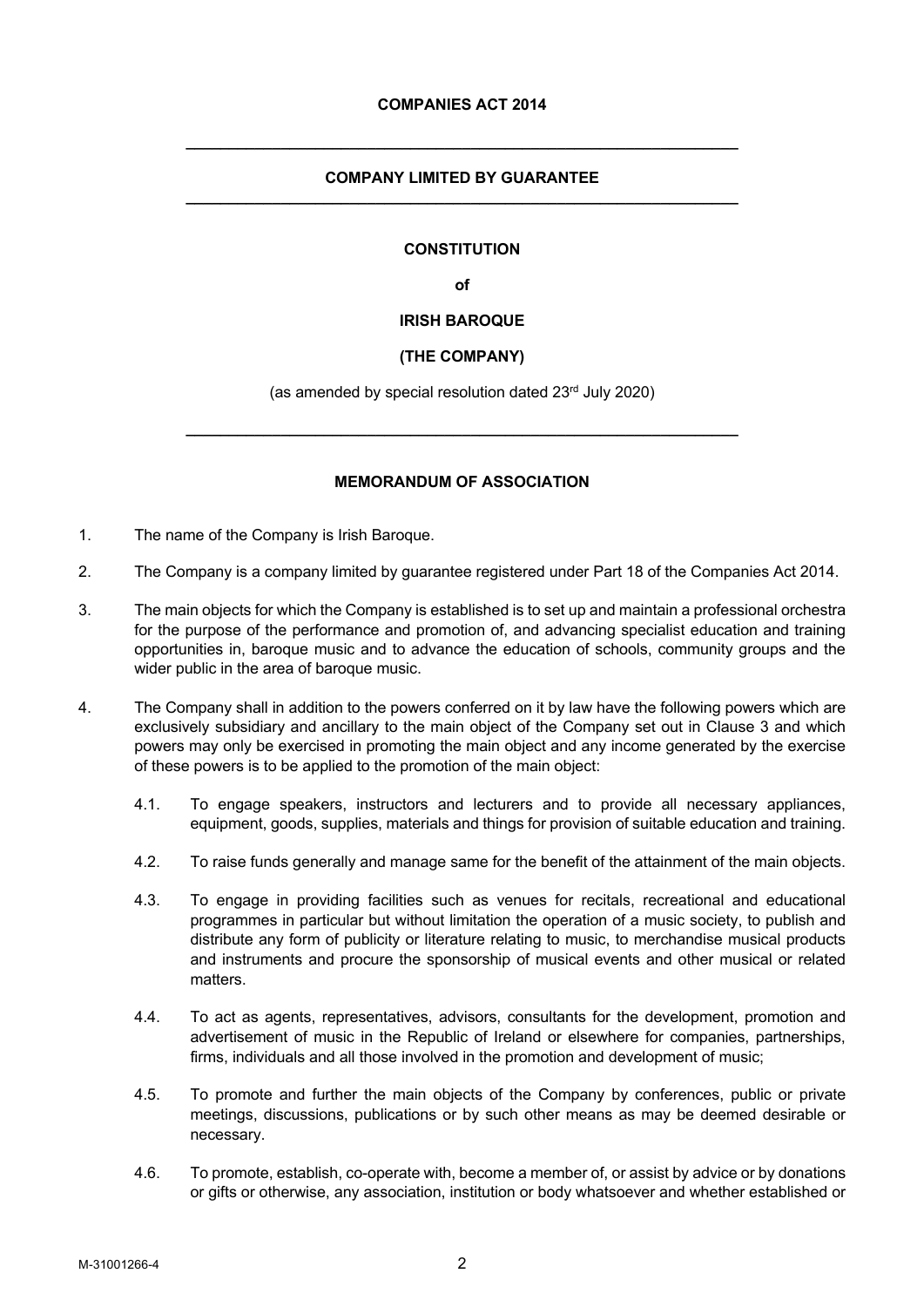incorporated in Ireland or elsewhere having main objects or purposes wholly similar to those of the Company.

- 4.7. To advertise and make known the Company and its main objects, purposes and aims by such means as may be deemed expedient, and to solicit, receive and hold donations, subscriptions, gifts, and bequests of all kinds.
- 4.8. To act as trustees of any property real or personal for any of the main objects of the Company, or for any other purpose that may seem conducive to the main objects of the Company.
- 4.9. To purchase, take on lease, exchange, hire or otherwise acquire any real or personal property that may be legally held, and any rights or privileges which the Company may think necessary or convenient for the purposes of its undertaking.
- 4.10. To invest and deal with the monies and property of the Company not immediately required in such manner as may from time to time be determined. Prior permission must be obtained from the Revenue where it is intended to accumulate funds for a period in excess of two (2) years.
- 4.11. To borrow and raise money and to secure or discharge any debt or obligation of or binding on the Company in such manner as may be thought fit and in particular (without limitation) by the creation of charges or mortgages (whether legal or equitable) or floating charges upon the undertaking and all or any of the property and rights of the Company both present and future including its goodwill and uncalled capital, or by the creation and issue on such terms and conditions as may be thought expedient of debentures, debenture stock or other securities of any description.
- 4.12. To guarantee the payment of any debts or the performance of any contract or obligation of any Company or association or undertaking or of any person and to give indemnities of all kinds either with or without the Company receiving any consideration or benefit and to secure any such guarantee and any such indemnity in any manner and in particular (without limitation) by the creation of charges or mortgages (whether legal or equitable) or floating charges or the issue of debentures charged upon all or any of the property and rights of the Company both present and future, including its goodwill and uncalled capital.
- 4.13. To draw, make, accept, endorse or issue promissory notes and other negotiable instruments.
- 4.14. To sell or dispose of the undertaking or property of the Company or any part thereof for such consideration as the Company may think fit.
- 4.15. To sell, improve, manage, develop, exchange, lease, mortgage, charge, dispose of, turn to account or otherwise deal with all or any of the property and rights of the Company.
- 4.16. To acquire and become registered proprietors of copyrights and trade marks and any other form of intellectual property.
- 4.17. To do all such other lawful things as are incidental or conducive to the attainment of the above main objects or any of them.
- 4.18. to accumulate funds for any purposes of the Company provided that the prior permission of the Revenue Commissioners is obtained in circumstances where the Company intends to accumulate funds for a period in excess of two (2) years.

NOTE: Nothing hereinbefore contained shall be construed as including in the purposes for which the Company is established any purposes which are not charitable according to law. Subject thereto, the objects and powers specified in Clause 3 and in each paragraph of this Clause 4 shall not, except where otherwise expressed in such paragraph, be limited or restricted in any way by reference to, or inference from, the terms of any other paragraph.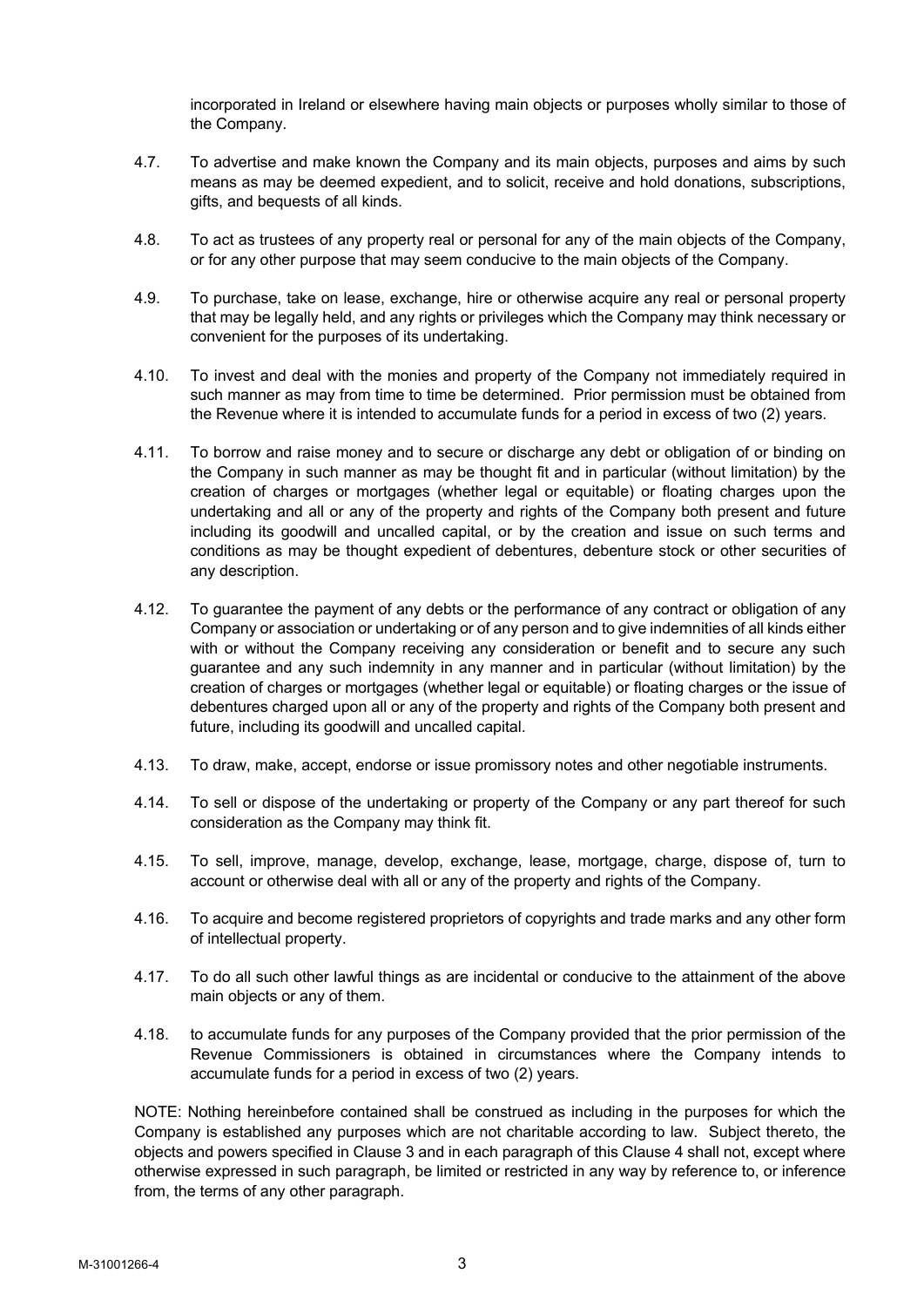**PROVIDED ALWAYS** that the provisions of Clause 3 and this Clause 4 shall be subject to the Company obtaining, where necessary, for the purpose of carrying on any of its objects into effect, such licences, permits or authority as may be required by law and **PROVIDED FURTHER** that the Company shall not support with its funds any object nor endeavour to impose on or procure to be observed by its Members or others any regulation or restriction which if an object of the Company would make it a trade union.

## 5. Income and Property

The income and property of the Company however derived shall be applied solely towards the promotion of the main objects of the Company as set forth in this Memorandum of Association, and subject as hereinafter provided, no portion thereof shall be paid or transferred directly or indirectly by way of dividend, bonus or otherwise howsoever by way of profit to the Members of the Company and no Director shall be appointed to any office of the Company paid by salary or fees, or receive any remuneration or other benefit in money or money's worth from the Company provided that nothing shall prevent any payment in good faith by the Company:

- 5.1. of reasonable and proper remuneration to any member or servant of the Company (not being a Director) in return for any services actually rendered to the Company;
- 5.2. of interest at a rate not exceeding 1% above the Euro Inter Bank Offered Rate per annum on money lent by Directors and/or Members to the Company;
- 5.3. of reasonable and proper rent for premises demised and let by any Member of the Company (including any Director) to the Company;
- 5.4. of reasonable and proper out of pocket expenses incurred by any Director in connection with the performance of his or her duties as a Director of the Company;
- 5.5. of fees, remuneration or other benefit in money or money's worth to any company of which a Director may be a Member not holding more than a one-hundredth part of the issued capital of such company; or
- 5.6. to a person pursuant to an agreement entered into in compliance with Section 89 of the Charities Act 1989 (as for the time being amended, extend or replaced).

#### 6. Winding up

If upon the winding-up or dissolution of the Company there remains, after the satisfaction of all its debts and liabilities, any property or assets whatsoever, the same shall not be paid to or distributed among the Members of the Company but shall be given or transferred to some other charitable company having main objects similar to the main objects of the Company and which company(s) shall prohibit the distribution of its or their income and property among its or their Members to an extent at least as great as is imposed on the Company under or by virtue of Clause 5 hereof, such or company(s) to be determined by the Members of the Company at or before the time of dissolution, and if and so far as effect cannot be given to such provision, then to some charitable object with the agreement of the Charities Regulatory Authority. Final accounts will be prepared and submitted that will include a section that identifies and values any property and/or assets transferred along with the details of the recipients and the terms of the transfer.

### 7. Additions, alternations or amendments

7.1. The Company shall ensure that the Charities Regulatory Authority is furnished with a copy of its most recent Constitution for the time being. If it is proposed to make an amendment to the Constitution of the Company which requires the prior approval of the Charities Regulatory Authority, advance notice in writing of the proposed changes must be given to the Charities Regulatory Authority for approval, and the amendment shall not take effect until such approval is received.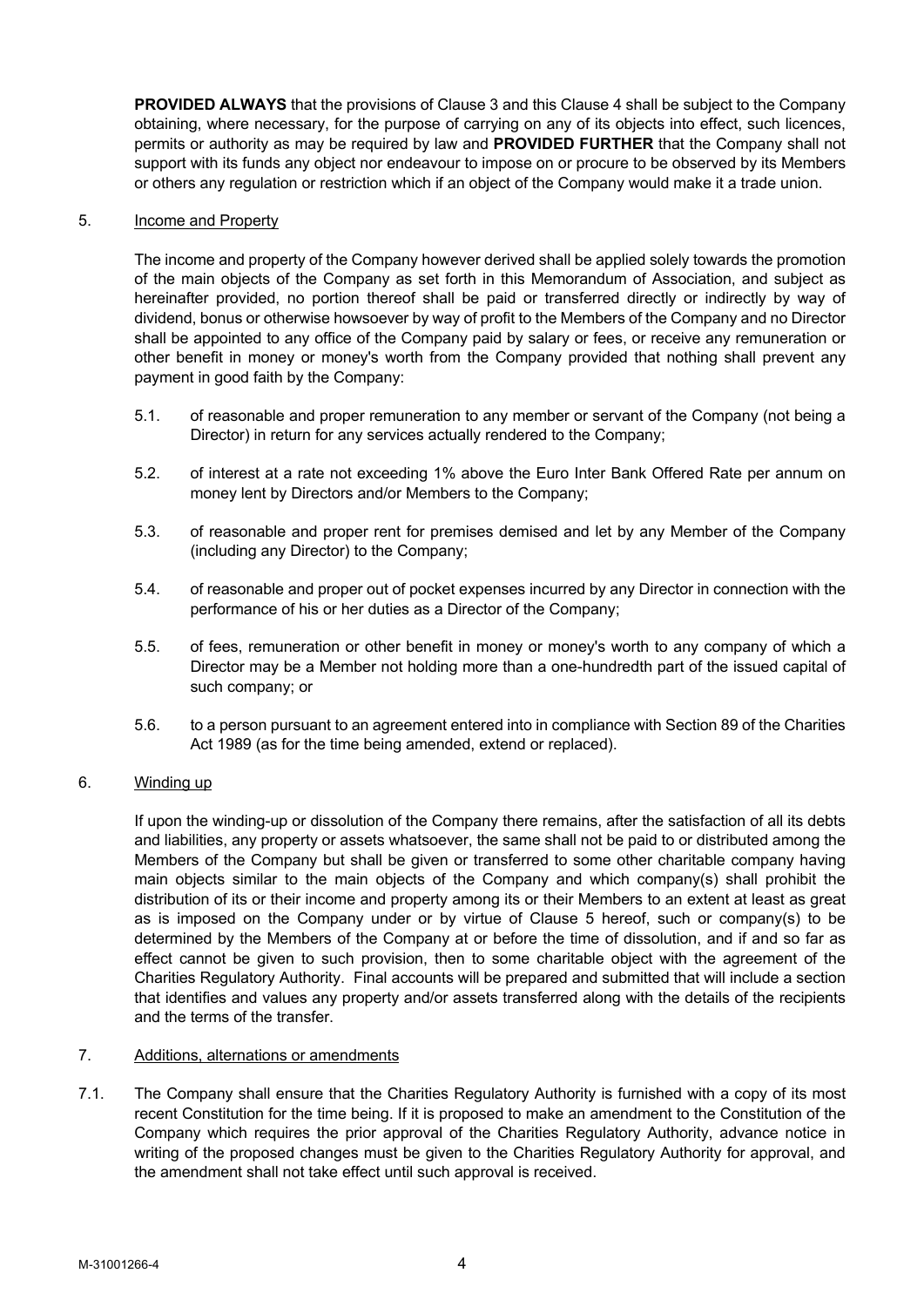7.2. No amendments of any kind shall be made to the provisions of Clauses 5 and 6 of the Memorandum of Association and no amendments shall be made to the Constitution to the extent that any such amendments would alter the effect of Clause 5 and 6 of the Memorandum of Association resulting in the Constitution ceasing to comply with the provisions of Section 1180 of the Companies Act 2014.

## 8. Keeping of Accounts

Annual audited accounts shall be kept and made available to the Revenue Commissioners on request.

### 9. Liability of members

- 9.1. The liability of the Members is limited.
- 9.2. Every Member of the Company undertakes to contribute to the assets of the Company in the event of the Company being wound up while he or she is a Member, or is wound up within one year after the date on which he or she ceases to be a Member of the Company, for payment of the debts and liabilities of the Company contracted before he or she ceases to be a Member, and the costs, charges and expenses of winding up, and for the adjustment of the rights of the contributories among themselves, such amount as may be required not exceeding one Euro (€1).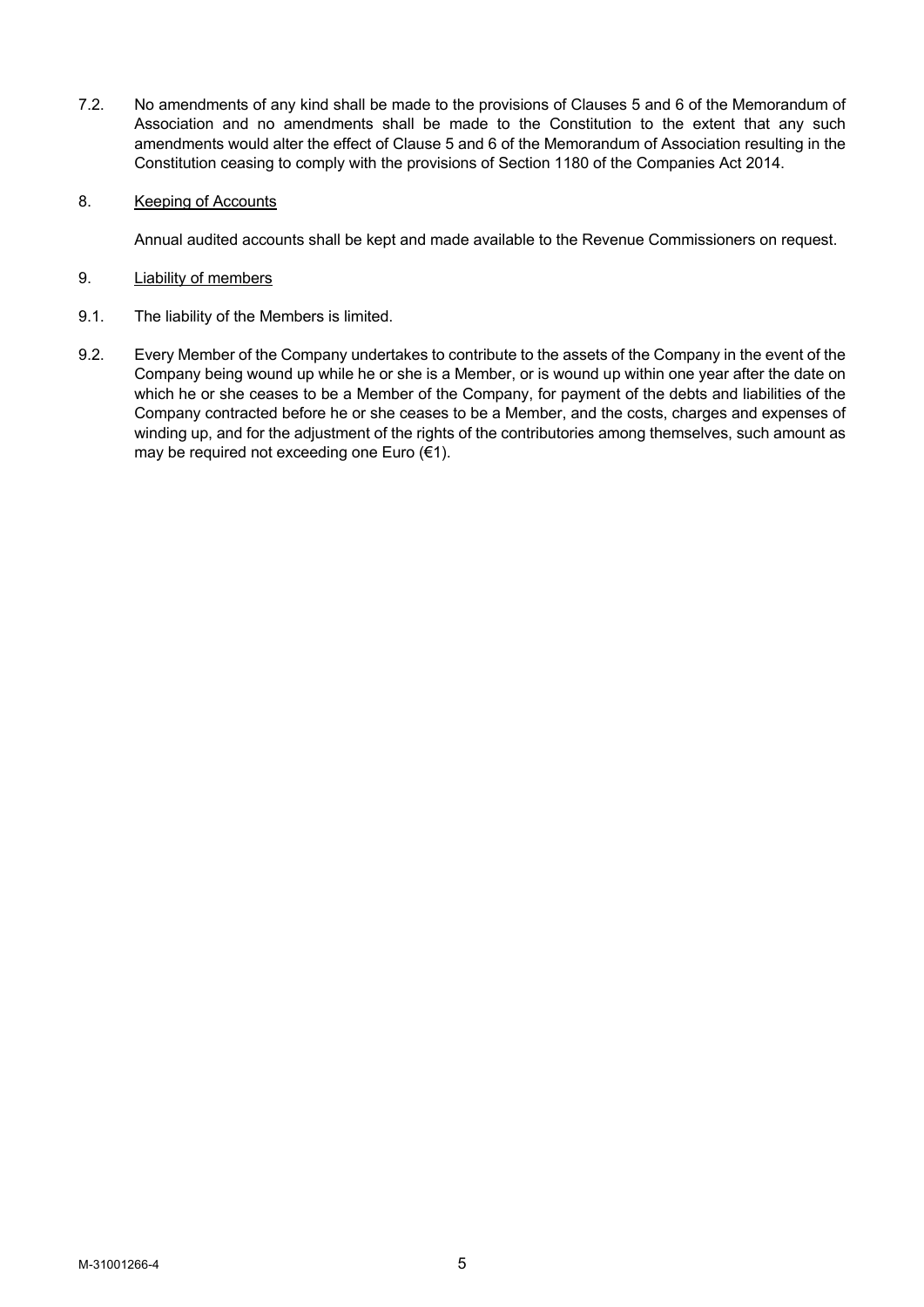## **ARTICLES OF ASSOCIATION**

### The following regulations shall apply to the Company.

## 1. **INTERPRETATION**

- 1.1. The provisions of the 2014 Act which are stated therein to apply to a company limited by guarantee (or a CLG as that term is defined in the 2014 Act), save to the extent that its constitution is permitted to provide or state otherwise, will apply to the Company subject to the alterations contained in these Articles, and will, so far as not inconsistent with these Articles, bind the Company and its Members.
- 1.2. Without prejudice to Section 1177(4) of the 2014 Act and save as otherwise expressly provided in these Articles, where a provision of these Articles covers substantially the same subject matter as any optional provision of the 2014 Act, any such optional provision of the 2014 Act shall be deemed not to apply to the Company and for the avoidance of doubt, these Articles shall be deemed to have effect and prevail over the terms of such optional provisions of the 2014 Act (and the expression "optional provision" shall take its meaning from Section 1177(2) of the 2014 Act).
- 1.3. Sections 144(3) (other than 1443(a)), 148(1), 148(2), 155, 158, 159, 160, 161(1) to (6), 163, 164, 180(5), 187, 188, 197, 218, 229, 1196, 1197, 1199(8) and 1199(9) of the 2014 Act shall not apply to the Company.
- 1.4. Unless the contrary is clearly stated, references to the Acts or to any other enactment (including any subordinate legislation) or any section or provision thereof shall mean the Acts or such enactment, subordinate legislation, section or provision (as the case may be), as the same may be consolidated, amended, extended, modified, supplemented or re-enacted (whether before or after the date hereof) from time to time and may be for the time being in force.
- 1.5. Unless specifically defined in these Articles or the context otherwise requires, words or expressions contained in these Articles and not specifically defined herein shall bear the same meanings as in the Acts, but excluding any statutory modification thereof not in force when these Articles became binding on the Company and the Members.
- 1.6. Reference to any document includes that document as amended or supplemented from time to time.
- 1.7. Unless the context otherwise requires, expressions in these Articles referring to writing shall be construed, unless the contrary intention appears, as including references to printing, lithography, photography and to writing in electronic form and any other modes of representing or reproducing words in a visible form, and expressions in these Articles referring to execution of any document shall include any mode of execution whether under seal or under hand.
- 1.8. Unless the context otherwise requires, words importing the singular include the plural and vice versa, words importing the masculine include the feminine, and words importing persons include corporations.
- 1.9. Headings are inserted for convenience only and do not affect the construction or interpretation of these Articles.
- 1.10. Unless the context otherwise requires, reference to Articles and to paragraphs are to these Articles and the paragraphs of these Articles.
- 1.11. Unless the context otherwise requires, reference to a "person" include natural persons, legal persons, firms and bodies corporate. In addition, references to the masculine gender shall include the feminine and neuter genders and vice versa.
- 1.12. Definitions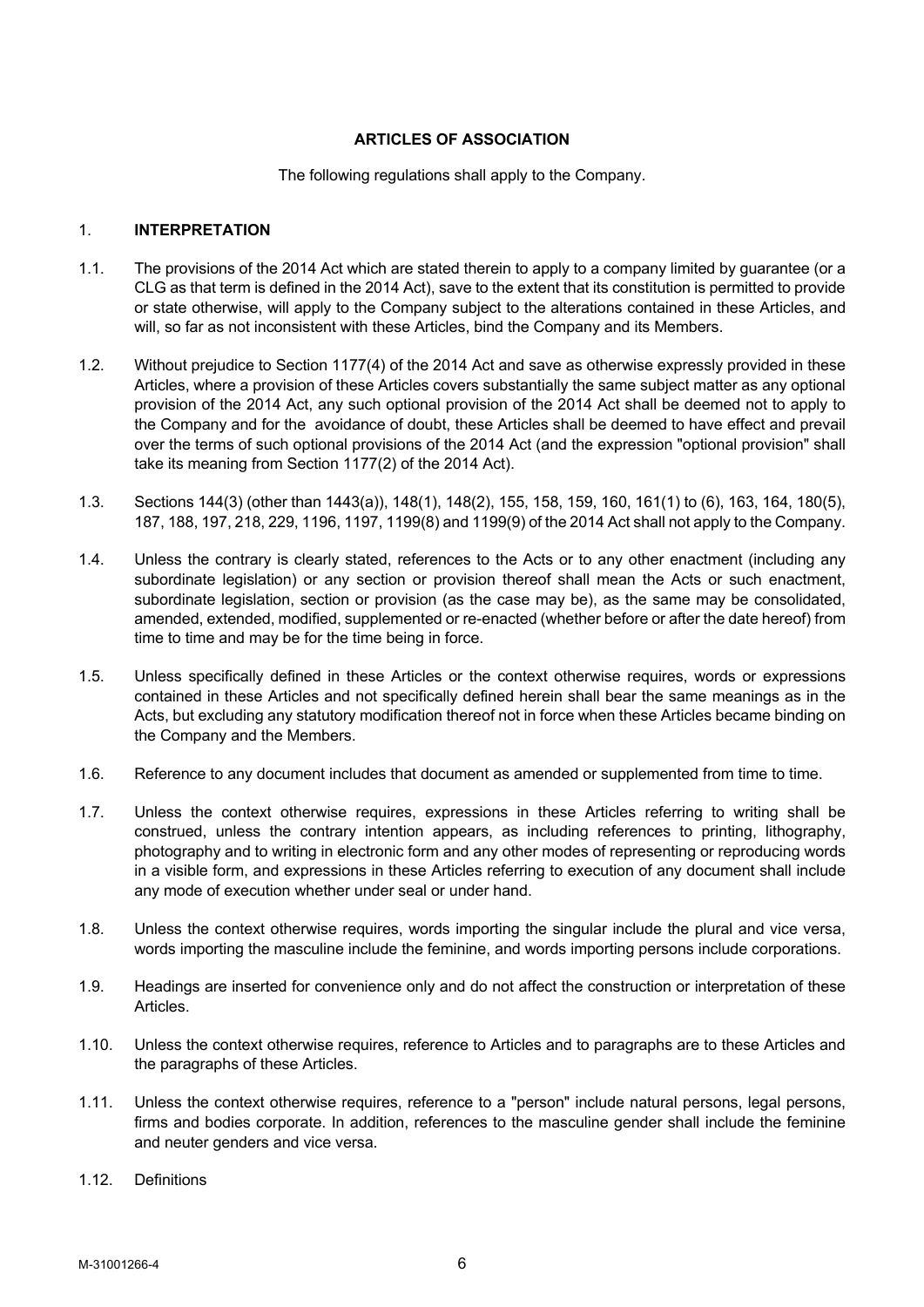In these Articles, unless the context otherwise requires:

the **Acts** means the 2014 Act and every statutory modification, replacement and re-enactment thereof for the time being in force;

the **2014 Act** means the Companies Act 2014;

these **Articles** means these articles of association, as originally framed, or as from time to time altered by special resolution, and reference to an **Article** shall be construed accordingly;

the **Auditors** means the statutory auditors or auditor for the time being of the Company;

the **Board** means the Directors or the Directors present at a meeting of the Directors;

**body corporate** includes any association or body of persons, whether or not incorporated, and wherever formed, incorporated, registered or situate;

the **Chairman** means the person (if any) for the time being holding such office having been appointed thereto under the terms of these Articles and where the context so admits or requires, shall include any person appointed or designated under these Articles to perform such role for the time being;

the **Charities Act** means the Charities Act 2009;

the **Charities Regulatory Authority** means the charities regulatory authority for the time being in force established under the Charities Act;

**Committee** means a committee to which the Directors shall have delegated powers pursuant to the provisions of these Articles;

**company** means any body corporate wherever formed, incorporated, registered or situate;

**Company** means the company whose name appears in the heading to this Constitution;

**Constitution** means the constitution of the Company comprising the Memorandum of Association and the Articles;

the **Directors** mean the directors for the time being of the Company or the Directors present at a meeting of the Board, and includes any person occupying the position of Director by whatever named called;

**financial statements** shall have the meaning in Article 21.3;

the **Member** means a person for the time being entered into the Register;

the **Memorandum of Association** means the memorandum of association for the time being of the Company;

**Month** means calendar month;

the **Office** means the registered office for the time being of the Company;

the **Register** means the register of Members of the Company to be kept as required by Section 169 of the 2014 Act;

**resolution** means, unless expressly otherwise stated or the context otherwise requires, an ordinary resolution;

the **Seal** means the common seal of the Company;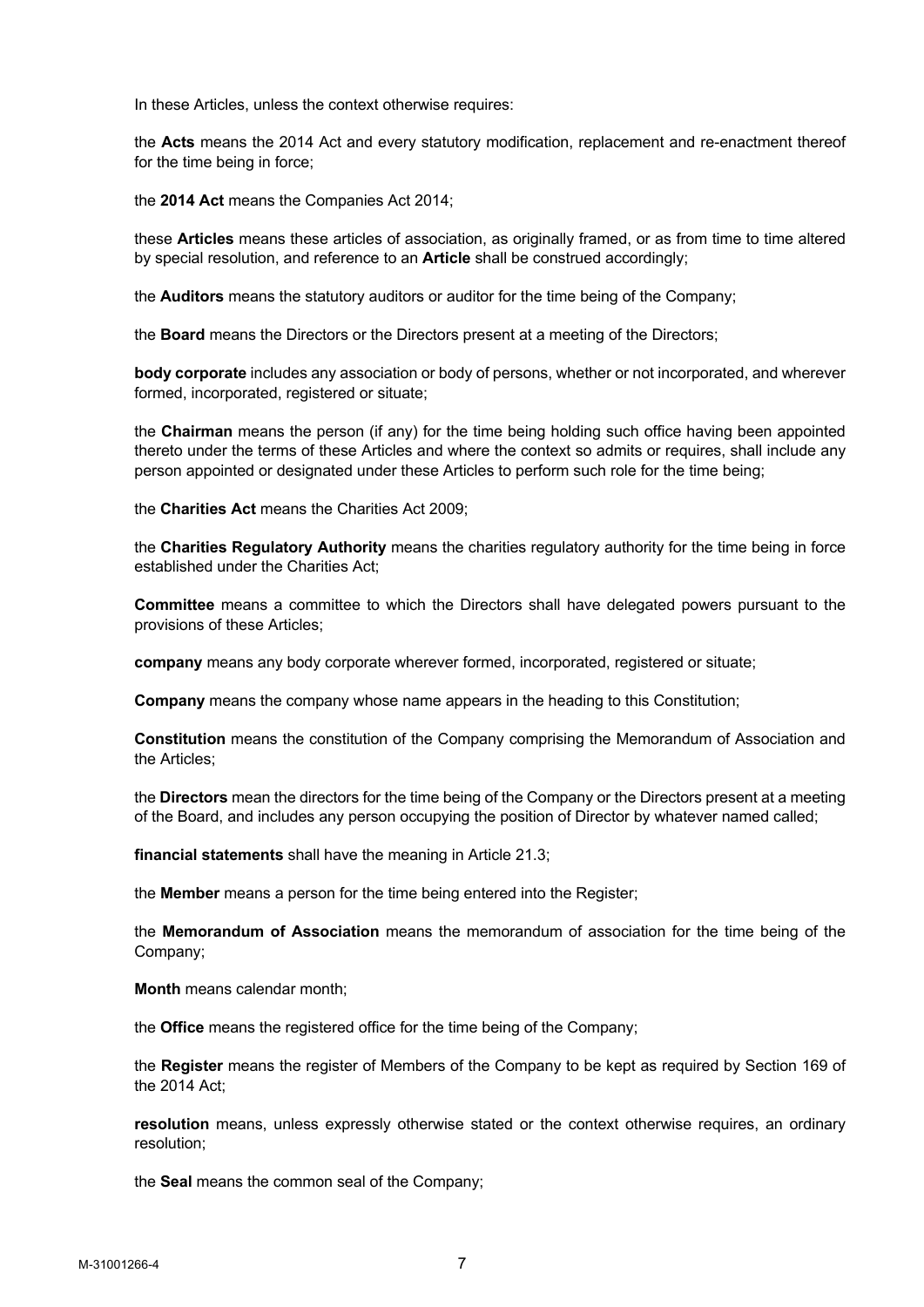the **Secretary** means any person appointed to perform any of the duties of secretary of the Company and includes any deputy or assistant secretary;

the **State** means the Republic of Ireland; and

1.13. **Year** means calendar year.

### 2. **MEMBERS**

- 2.1. The number of Members with which the Company is registered is 7 but the Directors may from time to time register an increase or decrease in the number of Members. The subscribers to the Constitution and such other persons as the Board shall admit to membership from time to time shall, subject to Article 2.5 (termination of membership), be the Members of the Company for the time being.
- 2.2. The permitted number of Members is unlimited.
- 2.3. Except in respect of the subscribers to the Constitution, every application for membership will be in writing signed by the applicant in such form as the Board may from time to time determine.
- 2.4. The Board may admit to membership such natural and/or legal persons as the Board may deem fit based on procedures and criteria which the Board may from time to time in its discretion determine. The Board will not be obliged to give reasons for refusing to accept any individual as a Member of the Company.
- 2.5. Membership of the Company shall terminate forthwith:
	- 2.5.1. in the case of a natural person, upon death; and in the case of a legal person upon a necessary resolution being passed or a court order being made for its winding up or dissolution; or
	- 2.5.2. by resignation of the Member delivered in writing to the Secretary at the Office; or
	- 2.5.3. if a Member, who is also a Director of the Company ceases to be a Director in accordance with these Articles; or
	- 2.5.4. if a Member becomes bankrupt or insolvent or compounds with his creditors of being a company or corporation enters into liquidation either voluntary or compulsory or if a receiver is appointed over its assets; or
	- 2.5.5. if a Member is adjudged by any competent court or tribunal, or determined in accordance with these Articles, not to possess an adequate decision making capacity; or
	- 2.5.6. if a Member is convicted of an indictable offence or is sentenced to a term of imprisonment by a court of competent jurisdiction; or
	- 2.5.7. if the Directors require the Member to resign his or her membership by serving notice upon the Member terminating his or her membership to expire no earlier than the date of service of the notice of termination.
- 2.6. Membership of the Company shall not be transferable.
- 2.7. The rights attaching to any Member may be varied from time to time by a special resolution of the Company.

#### 3. **GENERAL MEETINGS**

#### 3.1. Annual General Meetings

3.1.1. The Company shall in each year hold a general meeting as its annual general meeting in addition to any other meeting in that year, and shall specify the meeting as such in the notices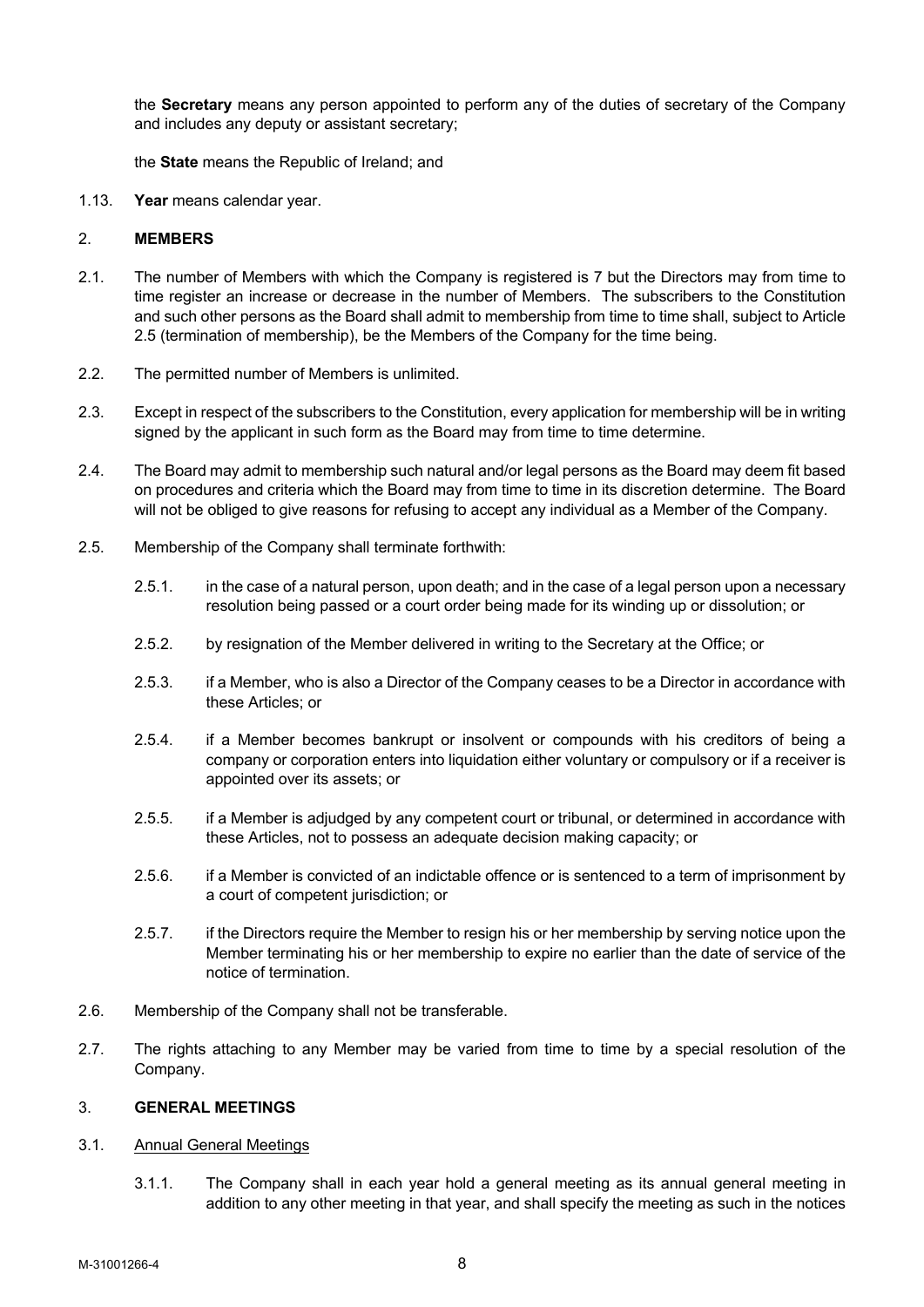calling it; and not more than 15 months shall elapse between the date of one annual general meeting of the Company and that of the next.

- 3.1.2. The Company must hold its first annual general meeting within 18 months of its incorporation. Subject to this Article, the annual general meeting shall be held at such time and place as the Board shall determine.
- 3.1.3. Annual general meetings of the Company shall be held in the State unless all the Members entitled to attend and vote at such meeting consent in writing to it being held elsewhere or a resolution providing that it be held elsewhere has been passed at the preceding annual general meeting.

### 3.2. Extraordinary General Meetings

- 3.2.1. All general meetings other than annual general meetings shall be called an extraordinary general meetings.
- 3.2.2. The Board may, whenever it thinks fit, convene an extraordinary general meeting, and extraordinary general meetings shall also be convened on such requisition, or in default may be convened by such requisitionists, and in such manner as may be provided by the Acts. If at any time there are not sufficient Directors capable of acting to form a quorum, any Director or any two Members may convene an extraordinary general meeting in the same manner as nearly as possible as that in which meetings may be convened by the Board.

## 3.3. Directors' right to attend general meetings

A Director who is not a Member will nevertheless be entitled to receive notice of, attend and speak at any general meeting of the Company.

## 4. **NOTICE OF GENERAL MEETINGS**

- 4.1. Subject to the provisions of the Acts allowing for a general meeting to be called by shorter notice, an annual general meeting and an extraordinary general meeting called for the passing of a special resolution shall be called by at least twenty one days' notice (21 days) and a meeting of the Company (other than an annual general meeting or a meeting for the passing of a special resolution) shall be called by at least fourteen days' notice (14 days).
- 4.2. Notices of general meetings shall comply with all of the provisions of the Acts relating thereto. Without prejudice to this requirement, any notice convening a general meeting shall specify the day, the place and the hour of the meeting and the general nature of that business and the notice shall be given in manner authorised by these Articles to such persons as are entitled to receive such notices from the Company pursuant to this Articles and the Acts.
- 4.3. The accidental omission to give notice of a meeting to, or the non-receipt of notice of a meeting by, any person entitled to receive notice, or the failure to furnish required agendas or associated documents, shall not invalidate the proceedings at the meeting.

# 5. **PROCEEDINGS AT GENERAL MEETINGS**

## 5.1. The Chairman

The Chairman (if any), shall preside as Chairman at every general meeting of the Company, except where there is no Chairman or the Chairman is not present and willing to act, the Directors present shall elect one of their number to be Chairman of the meeting; but if no Director is willing to act as chairman or if no Director is present within 15 minutes after the time appointed for holding the meeting, the Members present shall choose one of their number to be Chairman of the meeting.

#### 5.2. Business of the Annual General Meeting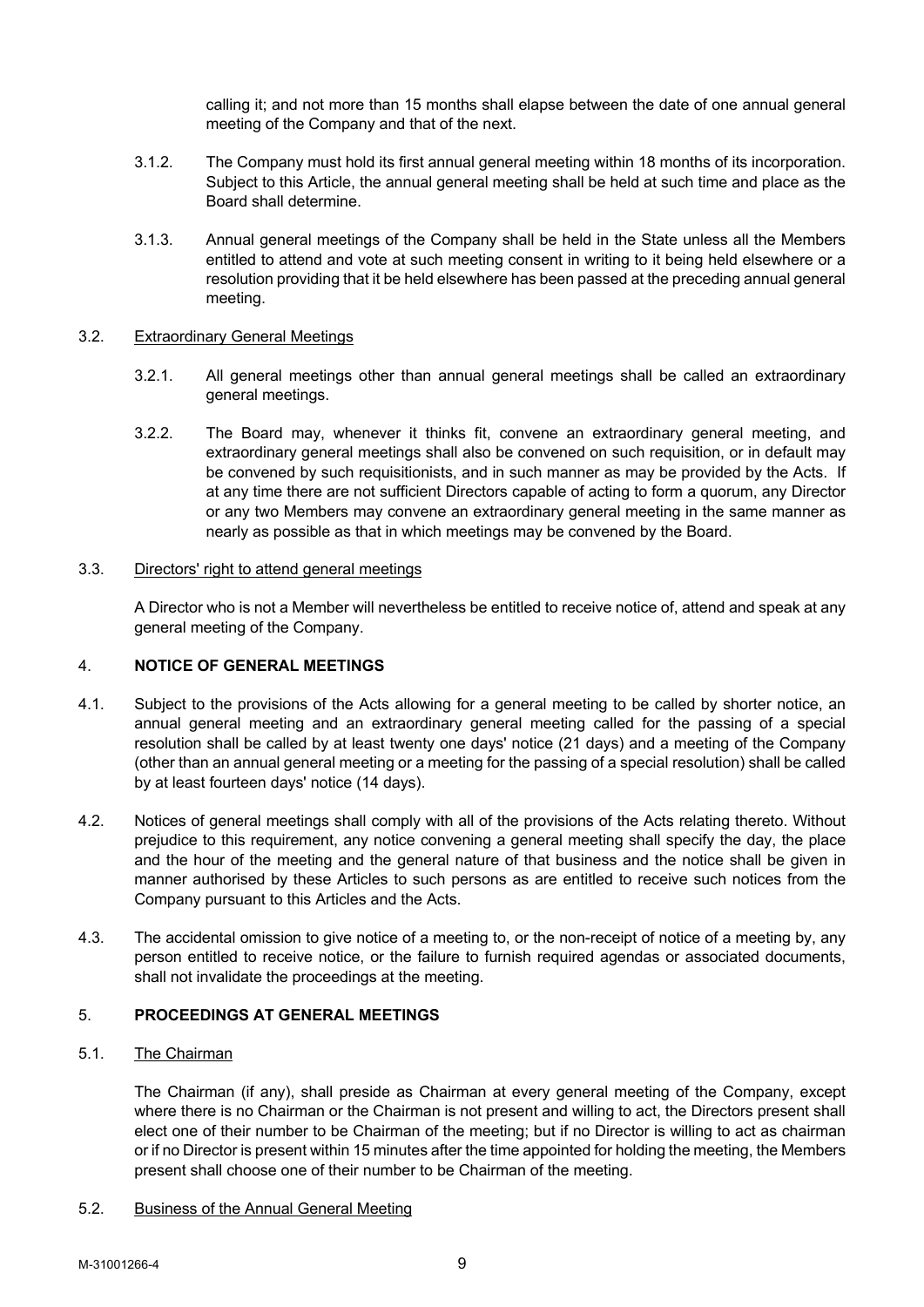Without prejudice to the powers of the Directors to include on the agenda of any annual general meeting of the Company such other matters as they may, in their absolute discretion, think fit, the business of the annual general meeting of the Company shall include the following matters:

- 5.2.1. the consideration of the Company's statutory financial statements and the reports of the Directors and Auditors thereon; and
- 5.2.2. the review by the Members of the Company's affairs.

## 5.3. Quorum

- 5.3.1. No business shall be transacted at any general meeting unless a quorum of Members is present at the time when the meeting proceeds to business. Subject as hereinafter provided, two Members present in person or by proxy and entitled to vote on the business to be transacted shall be a quorum; provided that if the Company is a single member company, one Member of the Company present in person or by proxy at a general meeting of it shall be a quorum.
- 5.3.2. If within half an hour from the time appointed for the meeting a quorum is not present, the meeting, if convened upon the requisition of the Members, shall be dissolved; in any other case it shall stand adjourned to the same day in the next week, at the same time and place or to such other day and at such other time and place as the Board may determine, and if at the adjourned meeting a quorum is not present within half an hour from the time appointed for the meeting, the Member or Members present shall be a quorum.

# 5.4. Adjournment

The Chairman of the meeting may, in his discretion, with the consent of any meeting at which a quorum is present, and if so directed by the meeting shall, adjourn the meeting from time to time and from place to place, but no business shall be transacted at any adjourned meeting other than the business left unfinished at the meeting from which the adjournment took place. When a meeting is adjourned for 30 days or more, notice of the adjourned meeting shall be given as in the case of an original meeting. Save as aforesaid it shall not be necessary to give any notice of an adjournment or of the business to be transacted at an adjourned meeting.

## 5.5. Poll

- 5.6. At any general meeting a resolution of any kind put to the vote of the meeting shall be decided on a show of hands unless a poll is (before or on the declaration of the result of the show of hands) demanded:-
	- 5.6.1. by the Chairman of the meeting; or
	- 5.6.2. by at least three Members present in person or by proxy; or
	- 5.6.3. by any Member or Members present in person or by proxy at the meeting and representing not less than one-tenth of the total voting rights of all Members having the right to vote at the meeting.
- 5.7. Save as provided in these Articles and subject to compliance with the requirements of the Acts, a poll shall be taken in such manner as the Chairman in his discretion may direct and he may (but shall not be required to) appoint scrutineers (who need not be Members) and fix a time and place for declaring the result of the poll. The result of the poll shall be deemed to be the determination, in relation to the matter concerned, of the meeting at which the poll was demanded.
- 5.8. The demand for a poll may be withdrawn.
- 5.9. Unless a poll is demanded as aforesaid, a declaration by the Chairman of the meeting that a resolution of any kind has, on a show of hands, been carried or carried unanimously or by a particular majority or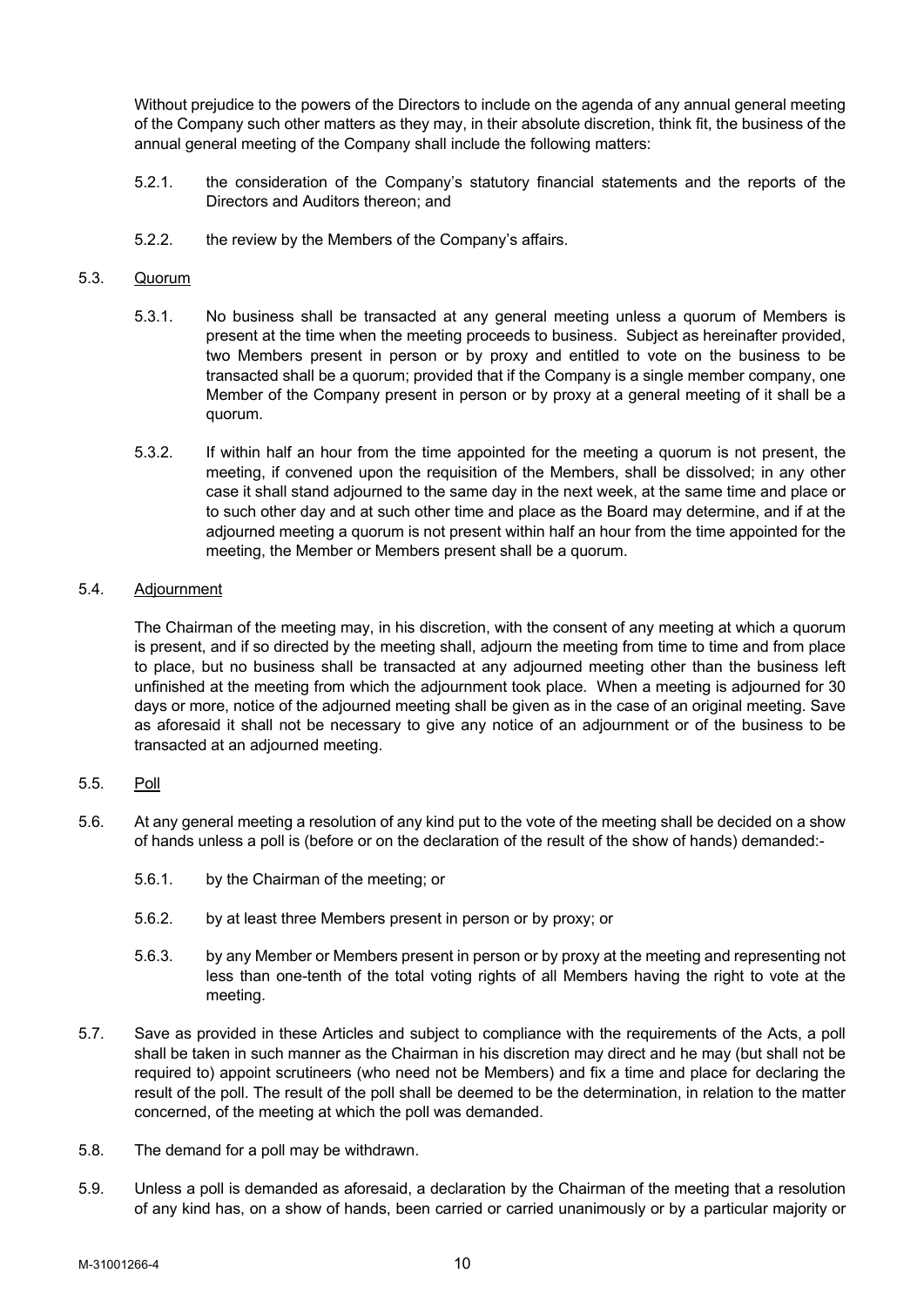lost, and an entry to that effect in the book containing the minutes of the proceedings of the Company, shall be conclusive evidence of the fact without proof of the number or proportion of the votes recorded in favor of or against such resolution.

- 5.10. A poll demanded on the election of a Chairman of a meeting or on any question of adjournment shall be taken forthwith. A poll demanded on any other question shall be taken either immediately or at such subsequent time (not being more than thirty days from the date of the meeting) and place as the Chairman of the meeting may direct. No notice need be given of a poll not taken immediately. The demand for a poll shall not prevent the continuance of the meeting for the transaction of any business other than the question on which the poll has been demanded. If a poll is demanded before the declaration of the result of a show of hands and the demand is duly withdrawn, the meeting shall continue as if the demand had not been made.
- 5.11. Where there is an equality of votes, whether on a show of hands or on a poll, the Chairman of the meeting at which the show of hands takes place or at which the poll is demanded, shall be entitled to a second or casting vote.

## 6. **RESOLUTIONS IN WRITING**

Subject to provisions of the Acts, a resolution of any kind in writing signed by all Members for the time being entitled to attend and vote on such resolution at a general meeting (or being bodies corporate by their duly authorised representatives) shall be as valid and effective for all purposes as if the resolution had been passed at a general meeting of the Company duly convened and held and, if described as a special resolution, shall be deemed to be a special resolution within the meaning of the Acts, and such resolution may consist of one document or two or more documents to the same effect each signed by one or more Members.

## 7. **VOTES OF MEMBERS**

#### 7.1. Right to Vote

- 7.1.1. Every Member who is entitled to attend and vote at general meetings shall have one vote.
- 7.1.2. In the case of an equality of votes, the Chairman of the meeting will be entitled to a casting vote in addition to any other vote he may have.

#### 7.2. Qualification of Voters

- 7.2.1. No Member shall be entitled to vote at any general meeting unless all sums immediately payable by him to the Company have been paid.
- 7.2.2. No Member shall be entitled to vote on any matter in which he is personally interested unless the nature of such interest has been declared to the Company in advance of such vote.
- 7.2.3. No objection shall be raised to the qualification of any voter except at the meeting or adjourned meeting at which the vote objected to is given or tendered, and every vote not disallowed at such meeting shall be valid for all purposes. Any such objection made in due time shall be referred to the Chairman of the meeting, whose decision shall be final and conclusive.

# 7.3. Proxies

7.3.1. Every Member entitled to attend and vote at a general meeting may appoint a proxy and each such proxy shall be entitled to attend, speak, ask questions relating to the items on the agenda (subject to the provisions of the Acts) and vote on his behalf. The instrument appointing a proxy shall be in the form prescribed by the Acts, or as near to it as circumstances permit. The instrument of proxy and the power of attorney or other authority, if any, under which it is signed, or a notarially certified copy of that power or authority, shall be deposited at the Office or at such other place within the State as is specified for that purpose in the notice convening the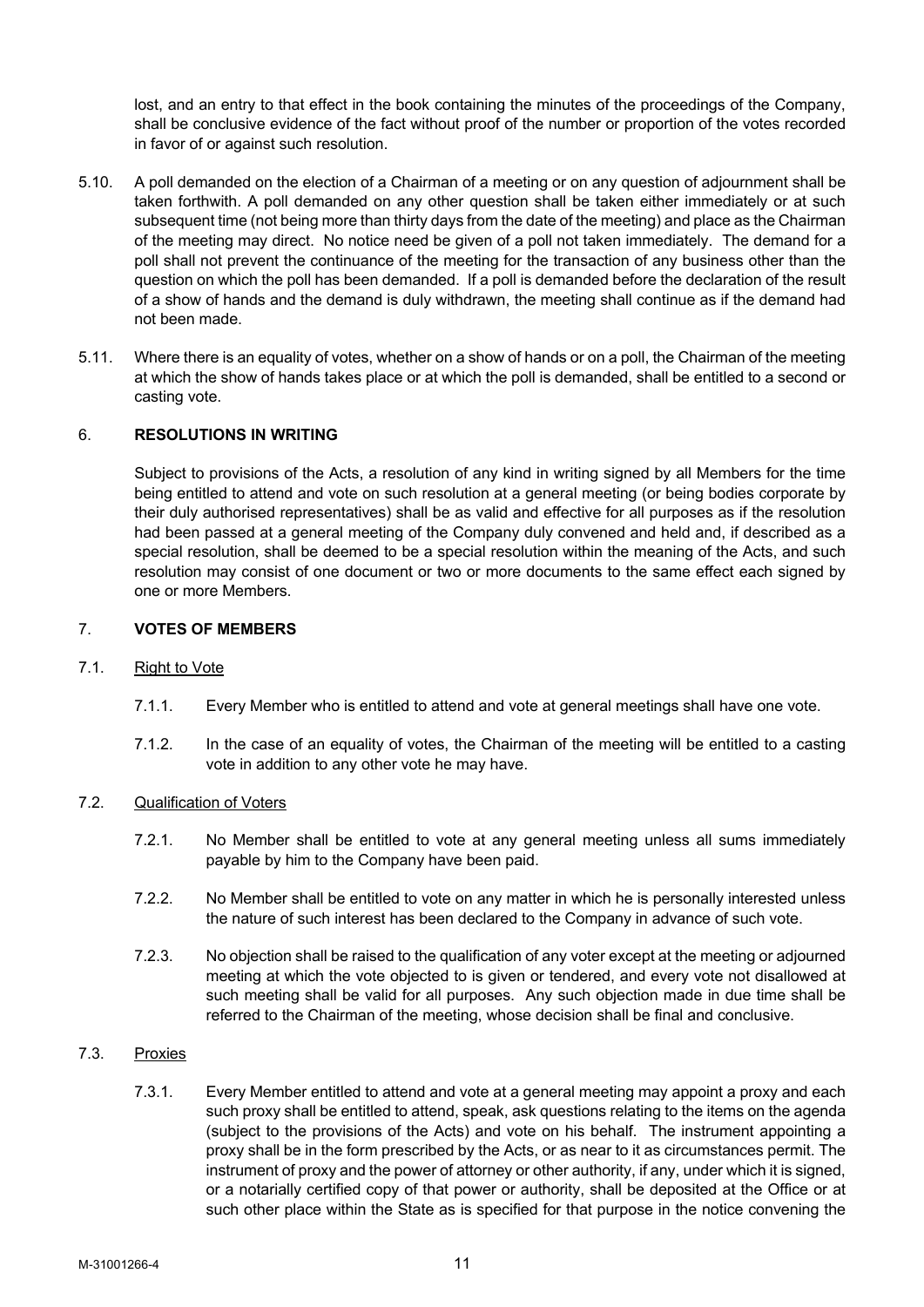meeting of the Company, and shall be so deposited not later than 48 hours before the commencement of the meeting or adjourned meeting at which the person named in the instrument proposes to vote or, in the case of a poll, before the commencement of the taking of the poll.

7.3.2. The deposit of an instrument of proxy includes communicating the instrument to the Company by means of an electronic or internet communication or facility or by facsimile transmission, and any supplements, amendments or revocations of any such appointments may be made by similar means. Any such appointments, supplements, amendments or revocations of proxy will be deemed deposited at the place specified for such purpose, once received by the Company or by the recipient nominated by the Company to receive such proxies. The Directors may treat any such communication, facility or transmission which purports to be or is expressed to be sent on behalf of a Member as sufficient evidence of the authority of the person sending it to send it on behalf of that Member.

# 8. **THE BOARD**

- 8.1. The Board will manage the affairs of the Company and shall consist of not less than three and no more than twelve Directors or such other number of Directors as the Company may from time to time by resolution determine.
- 8.2. If at any time the number of Directors holding office falls below the required number (or any greater number fixed by these Articles as the minimum number of Directors), the Directors or Directors holding office may act for the purpose of appointing one or more additional Directors so as to increase the number to three Directors (or such greater minimum number as aforesaid) or summoning a general meeting of the Company for such purpose, but may not act for any other purpose.

# 9. **CONFLICT OF INTERESTS**

## 9.1. **Interests in contracts**

A Director or shadow Director of the Company who is in any way, whether directly or indirectly, interested in a contract or proposed contract with the Company shall comply with the provisions of Section 231 of the 2014 Act and this Article (in the case of a shadow Director, as applied by Section 221 of the 2014 Act and this Article) with regard to the disclosure of such interest by declaration.

## 9.2. Directors' contracts

A Director who has been validly appointed or nominated for appointment by a particular Member or Members may (i) be a Director or other officer of, employed by or otherwise interested (including by the holding of shares) in, any such Member or Members, or of any body corporate owned or controlled by any such Member or Members, and (ii) have regard to the interests of that Member or Members, and shall not be deemed to have a conflict of interest or to be in breach of his duty under Section 228(1)(f) of the Act in any such circumstances.

# 9.3. Directors' interests and voting

9.3.1. Subject to a Director having disclosed any interest which he is required to disclose in accordance with these Articles or the Acts (including Section 231 of the 2014 Act) as the case may be, no Director or proposed Director shall be considered to have a conflict of interest, or to be in breach of his duty under Section 228(1)(f) of the Act, or be disqualified by his office from contracting with the Company, either with regard to his tenure of any such other office or place of profit, or as vendor, purchaser, provider of services or otherwise. In addition, no contract or arrangement with respect to any of the foregoing matters, and no contract or arrangement entered into by or on behalf of the Company in which a Director is in any way interested, shall be liable to be avoided, and no Director so contracting or being so interested shall be liable to account to the Company for any profit realised by any such contract or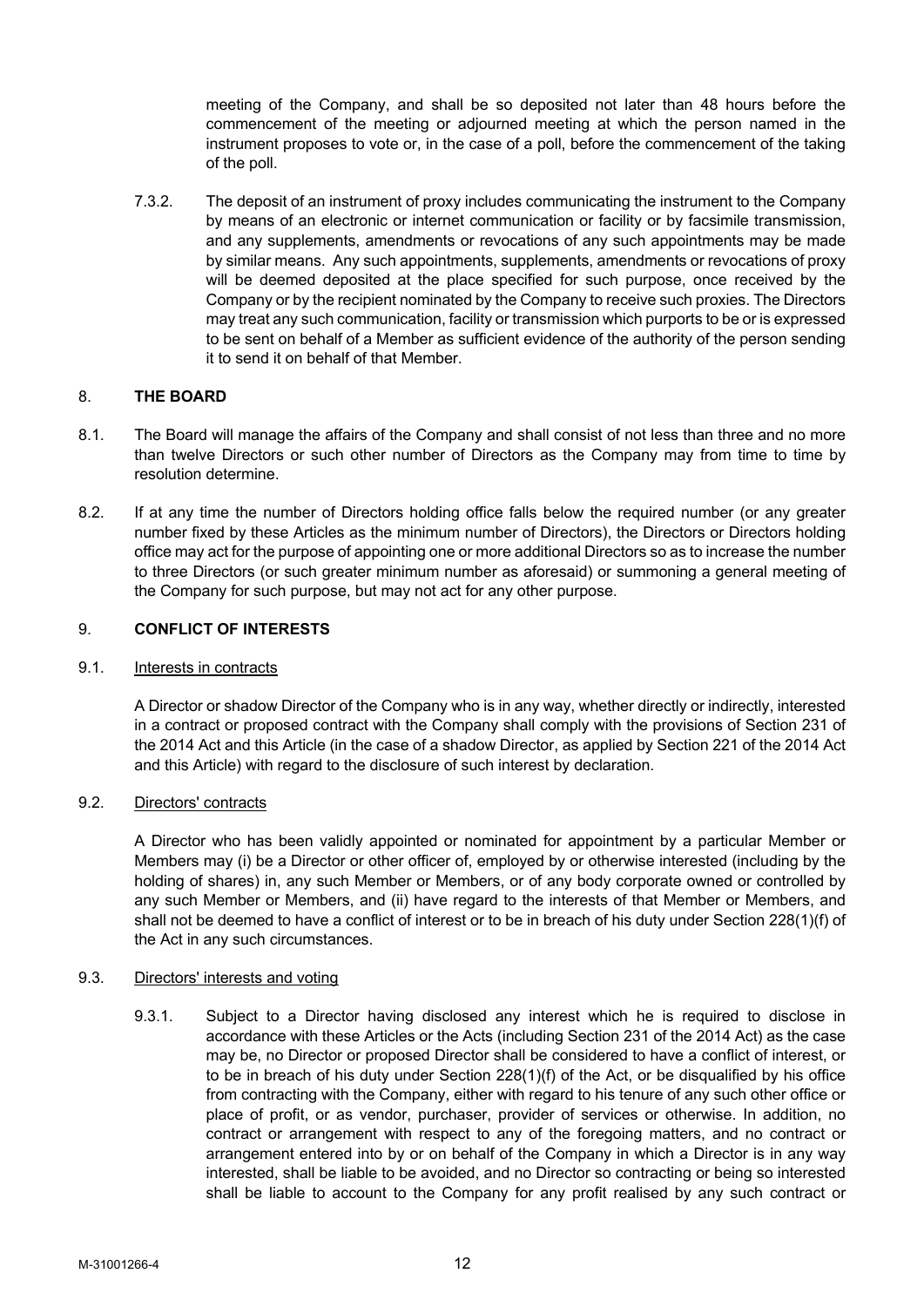arrangement, by reason (in any such case) of such Director holding that office or of the fiduciary relationship thereby established.

- 9.3.2. A copy of every declaration made and notice given under this Article shall be entered within three days after the making or giving thereof in a book kept for this purpose. Such book shall be open for inspection without charge by any Director, Secretary, Auditor or Member of the Company at the Registered Office and shall be produced at every general meeting of the Company and at any meeting of the Directors if any Director so requests in sufficient time to enable the book to be available at the meeting.
- 9.3.3. The Chairman shall in his/her sole discretion determine if a Director may not vote in respect of any contract, appointment or arrangement in which he is interested from time to time.
- 9.3.4. For the purposes of this Article:-
	- (1) a general notice given to the Directors by a Director to the effect that he is a Member of a specified person and is to be regarded as interested in any contract which may, after the date of the notice, be made with the person or he is to be regarded as interested in any contract which may, after the date of the notice, be made with a specified person who is connected with him shall be deemed to be a sufficient declaration of interest in relation to any such contract provided that such notice is given at a meeting of the Directors or the Director takes reasonable steps to secure that it is brought up and noted at the next meeting of the Directors after it is given;
	- (2) an interest of a person who is the spouse or a minor child of a Director shall be treated as an interest of the Director;
- 9.3.5. Any reference to a contract:
	- (1) shall be read as excluding a reference to a contract the decision as to whether to enter into it is taken, or falls to be taken, other than by the board of Directors or a committee of which the Director is a member; and
	- (2) shall be read as including a reference to any transaction or arrangement, whether or not constituting a contract, but, in a case where the transaction or arrangement does not constitute a contract, a like limitation to that which applies under this Article applies to the construction of reference provided by this Article.

## 10. **BORROWING POWERS**

The Board may without any limitation exercise all powers of the Company to borrow money and to mortgage or charge its undertaking and property or any part thereof and, subject to the Acts, to issue debentures, debenture stock and other securities whether outright or as security for any debt, liability or obligation of the Company or of any third party.

## 11. **POWERS AND DUTIES OF THE BOARD**

#### 11.1. General powers

- 11.2. The business and affairs of the Company shall be managed by the Board who shall also be the administrative, co-ordinating and supervisory body of the Company. The Board may pay all expenses incurred in promoting and registering the Company, and may exercise all such powers of the Company as are not by the Acts or by these Articles required to be exercised by the Company in general meeting.
- 11.3. The Board shall not be bound in any case to act personally but may delegate any of its powers to individual Directors or executives or employees of the Company and shall be at full liberty to employ and engage consultants, agents and to employ such executive; administrative; clerical and other staff (by means of employment, engagement, secondment or otherwise), in each case on such terms as the Board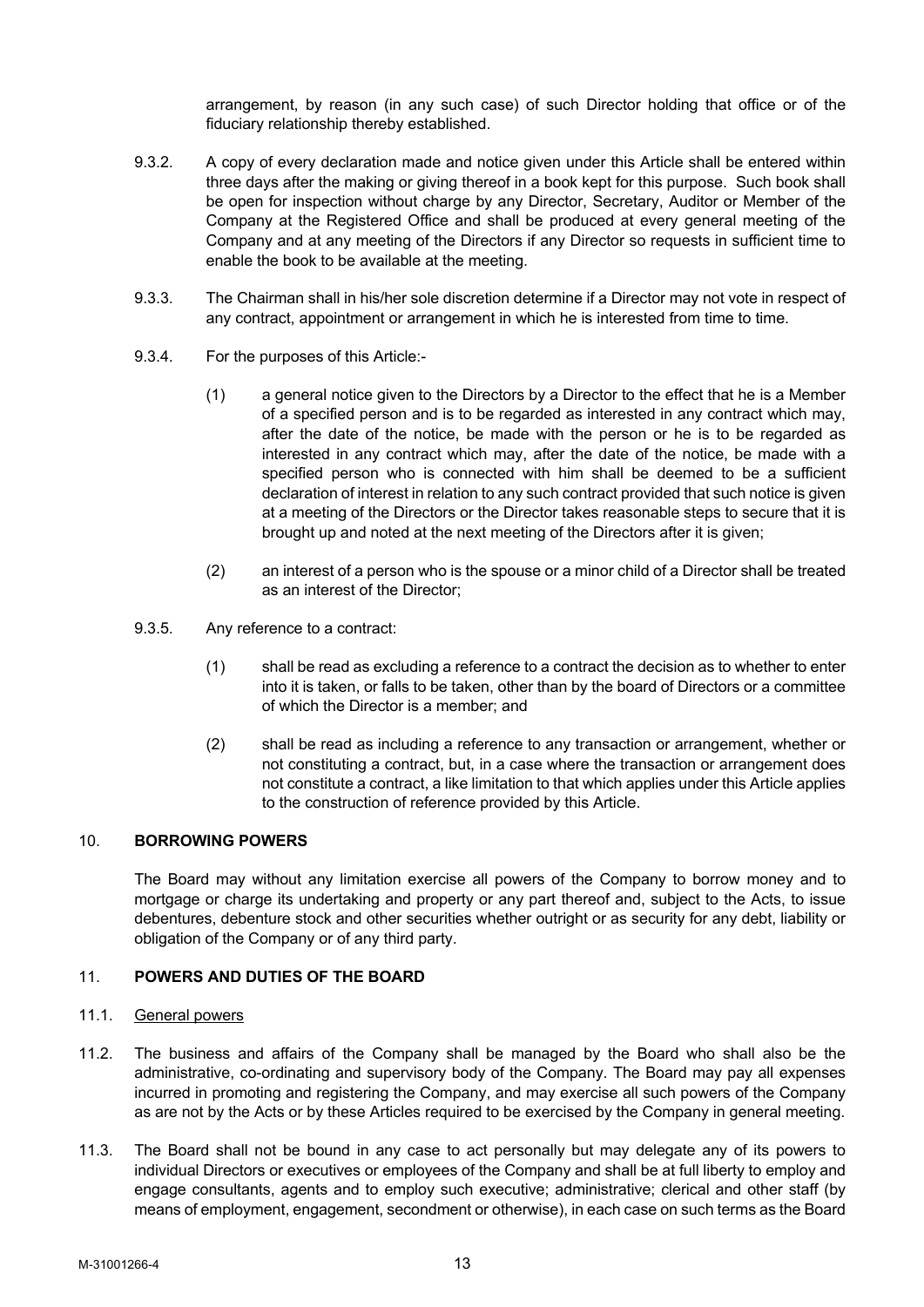may from time to time consider appropriate. Any such executives, employees, consultants and advisers shall comply with any policies and regulations from time to time issued by the Board.

### 11.4. Power to appoint attorneys

The Directors may from time to time and at any time by power of attorney appoint any person, firm or body corporate whether nominated directly or indirectly by the Board to be the attorney or attorneys of the Company for such purposes and with such powers authorities and discretions (not exceeding those vested in or exercisable by the Board under these Articles) and for such period and subject to such conditions as they may think fit and any such powers of attorney may contain such provisions for the protection and convenience of persons dealing with any such attorney as the Board may think fit and may also authorise any such attorney as the Board may think fit and may also authorise any such attorney to delegate all or any of the powers, authority and discretions vested in him.

### 11.5. Cheques etc.

All cheques, promissory notes, drafts, bills of exchange, electronic transfers of funds, and other negotiable instruments and all receipts for monies paid to the Company shall be signed, drawn, accepted, endorsed or otherwise executed, as the case may be, by such person or persons and in such manner as the Board shall from time to time by resolution determine.

### 11.6. Shares in other companies

The Directors may exercise the voting powers conferred by the shares or securities of any kind or other membership interests in any other person, firm or body corporate held, owned or engaged by the Company in such manner in all respects as they think fit, and in particular they may exercise the voting powers in favour of any resolution of any kind appointing the Directors or any of them as Directors or officers of such other person, firm or body corporate or providing for the payment of remuneration or pensions to the Directors or officers thereof. Any Director may vote in favour of the exercise of such voting rights, notwithstanding that he may be or may be about to become a Director or officer of such other person, firm or body corporate, and as such or in any other manner is or may be interested in the exercise of such voting rights in manner aforesaid.

## 11.7. Incidental use of Company's property

Unless the Members in general meeting shall otherwise determine, and subject always to the other provisions of these Articles, any Director may use, for his own benefit, any of the Company's property, where any such use is reasonable and is merely incidental to the due and proper performance of his duties as a Director of the Company, and the other Directors or the Members of the Company have given their consent (whether express or implied to that use).

## 11.8. Minutes

The Board shall cause minutes to be made in books provided for the purpose:-

- 11.8.1. of all appointments of officers made by the Board;
- 11.8.2. of all names of the Directors present at each meeting of the Board, and of any committee or sub-committees of the Board; and
- 11.8.3. of all resolutions of any kind and proceedings at all meetings of the Company, and of the Board and of the committees or sub-committees of the Board.

# 12. **APPOINTMENT, REMOVAL AND RESIGNATION OF BOARD MEMBERS**

12.1. Appointment of Directors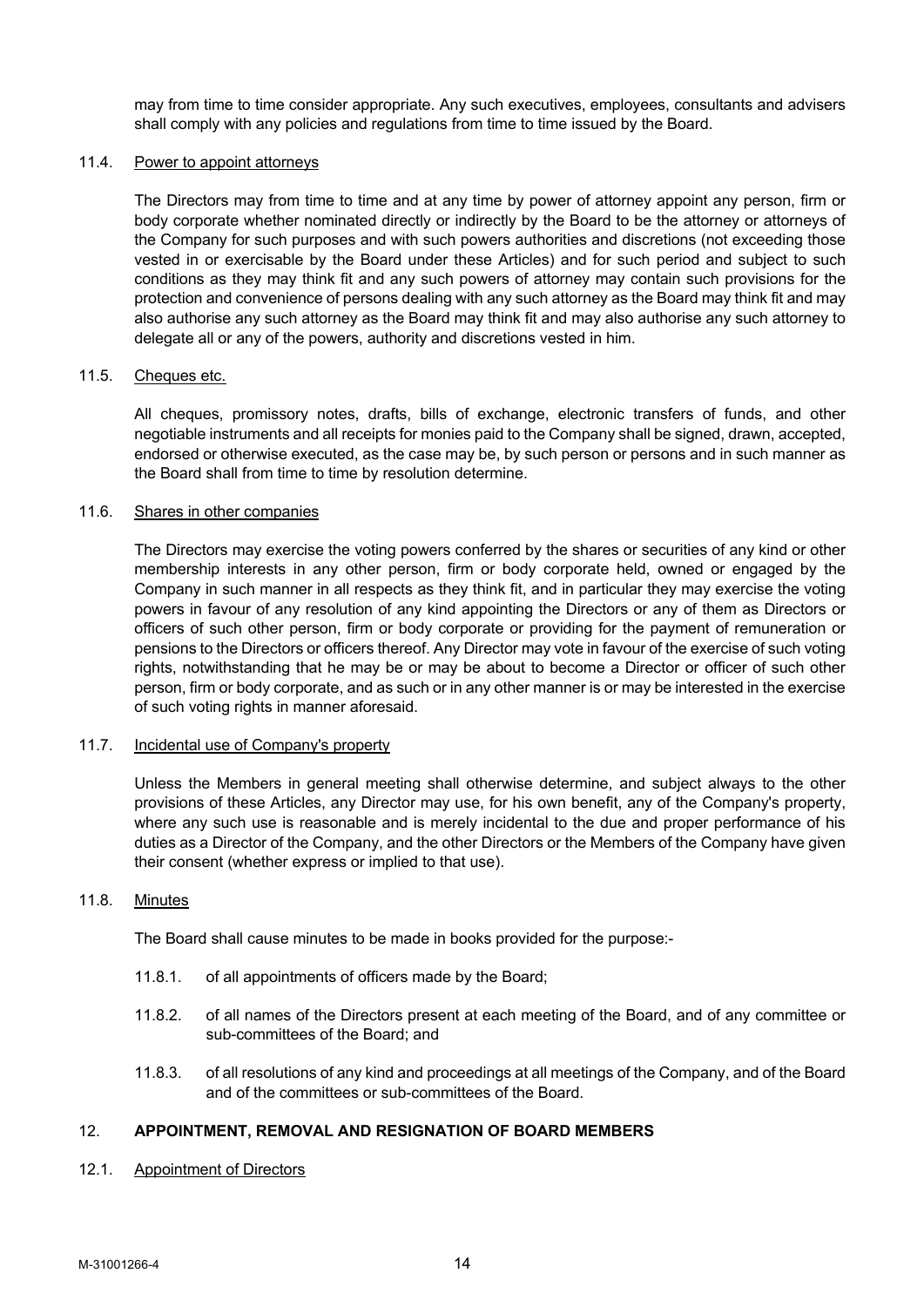- 12.1.1. The Members may by ordinary resolution from time to time appoint any persons who are willing to act to be Directors and, notwithstanding the terms of these Articles, remove from office any Directors so appointed.
- 12.1.2. Subject as provided in these Articles, the Directors may appoint a person who is willing to act to be a Director, either to fill a vacancy or as an additional Director, provided that the appointment does not cause the number of Directors to exceed any number as fixed by or in accordance with these Articles as the maximum number of Directors.

#### 12.2. Retirement by rotation

The Directors will not retire by rotation, or require to be re-elected in general meeting following appointment by the Directors.

### 12.3. Statutory Removal and Replacement

- 12.3.1. Subject to the provisions of the Acts and without prejudice to these Articles, the Company may, by resolution of which at least 28 days' notice has been given of the intent to move such a resolution, remove any Director before the expiration of his period of office notwithstanding anything in these Articles or in any agreement between the Company and such Director.
- 12.3.2. The Company may, by resolution, appoint another person in place of a Director removed from office under the last preceding Article and, without prejudice to the powers of the Directors to appoint any person to be a Director, may appoint any person to be a Director either to fill a casual vacancy or as an additional Director.

## 12.4. Appointment of Chairman

The Directors may from time to time appoint and remove a chairperson of the Board and determine the period for which he or she is to hold office; but if no such Chair is elected, or, if at any meeting the Chair is not present within 15 minutes after the time appointed for holding the same, the Directors present may choose one of their number to be chair of that meeting. The Directors may determine under which terms the Chair may be removed from office.

## 13. **DISQUALIFICATION OF DIRECTORS**

- 13.1. The office of Director will be *ipso facto* vacated if the Director:
	- 13.1.1. dies in office; or
	- 13.1.2. is adjudged bankrupt or being bankrupt has not obtained a certificate of discharge in the relevant jurisdiction; or
	- 13.1.3. becomes prohibited or disqualified from being a Director by reason of any law or order made under the Acts or ceases to be qualified to be a Director under the Charities Act or becomes subject to a declaration of restriction made pursuant to Chapter 3 of Part 14 of the 2014 Act; or
	- 13.1.4. resigns his office by notice in writing to the Company; or
	- 13.1.5. is convicted of an indictable offence (other than a motoring offence in respect of which a custodial sentence is not imposed) or is sentenced to a term of imprisonment by a court of competent jurisdiction; or
	- 13.1.6. is for more than six consecutive months absent without permission of the Board from meetings of the Board (or any committee thereof) held during that period and the Board resolves that by reason of such absence he has vacated his office; or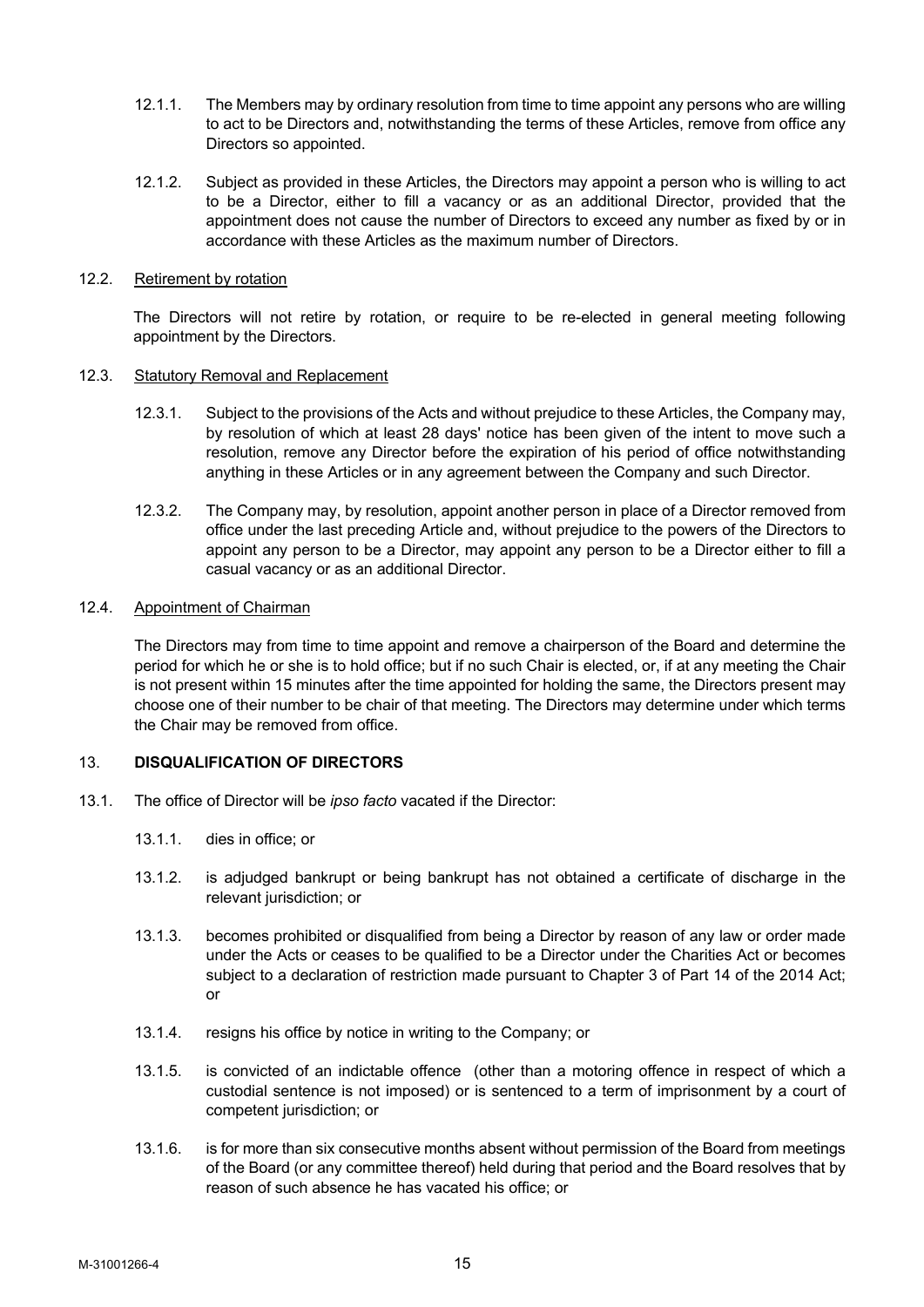- 13.1.7. is removed from office of Director pursuant to Section 146 of the 2014 Act; or
- 13.1.8. is no longer regarded as possessing an adequate decision-making capacity for reasons of health, and his co-Directors have accordingly resolved that his office be vacated on this ground, or he becomes the subject of an order made in Ireland or elsewhere by a court claiming jurisdiction in that regard for his detention or for the appointment of a guardian or other person to exercise powers with respect to his property or affairs, on the ground, in any such case, of mental disorder or incapacity; or
- 13.1.9. is required in writing by all his co-Directors to resign (any such removal being deemed to be an of act of the Company); or
- 13.1.10. if a Director undertakes an activity or so conducts himself or herself in such a way as in the opinion of all other Directors present at a meeting of the Directors in their absolute discretion conclude that the interests of the Company would be prejudiced; or
- 13.1.11. holds any other office or place of profit under the Company beyond the extent permitted by Clause 5 of the Memorandum of Association.

# 14. **REMUNERATION OF DIRECTORS**

- 14.1. Save as permitted pursuant to Clause 5 of the Memorandum of Association, no Director shall be entitled to receive any salary, remuneration or fees for serving as a Director of the Company.
- 14.2. The Directors shall also be entitled to be paid their travelling, hotel and other expenses properly incurred by them in attending and returning from meetings of the Directors or any Committee of the Directors or general meetings of the Company or otherwise in connection with the business of the Company*.*

# 15. **PROCEEDINGS OF THE BOARD**

- 15.1. The Board may meet for the despatch of business, adjourn, and otherwise regulate their meetings, as they think fit and otherwise in accordance with these Articles. Questions arising at any meeting shall be decided by a majority of votes. In the case of an equality of votes, the Chairman shall have a second or casting vote.
- 15.2. The Chairman may, and the Secretary on the requisition of a Director shall, at any time summon a meeting of the Board on giving reasonable notice to the Directors. Any Director may waive notice of any meeting, and any such waiver may be retrospective. If the Board so resolve, it shall not be necessary to give notice of a meeting of the Board to a Director or alternate Director who, being a resident of the State, is for the time being absent from the State.
- 15.3. The quorum necessary for the transaction of the business of the Board will be two Directors.
- 15.4. The Board may act notwithstanding any vacancy in their body but, if and so long as their number is reduced below the number fixed pursuant to the Articles of the Company as the necessary quorum of the Board, the continuing Directors may act for the purpose of increasing their number to that number, or of summoning a general meeting of the Company, but for no other purpose.
- 15.5. Notwithstanding the provisions of Section 161(1) of the 2014 Act, a resolution in writing, signed by each Director or his alternate, or by each member of a Committee, shall be as valid as if it had been passed at a meeting of the Board, or a Committee (as the case may be), duly convened and held.
- 15.6. All acts done by any meeting of the Board or of a Committee, or by any person acting as a Director, shall, notwithstanding that it be afterwards discovered that there was some defect in the appointment of any such Director or member of any Committee or persons acting as aforesaid, or that they or any of them were disqualified, be as valid as if every such person had been duly appointed and was qualified to be a Director or a member of such Committee as the case may be.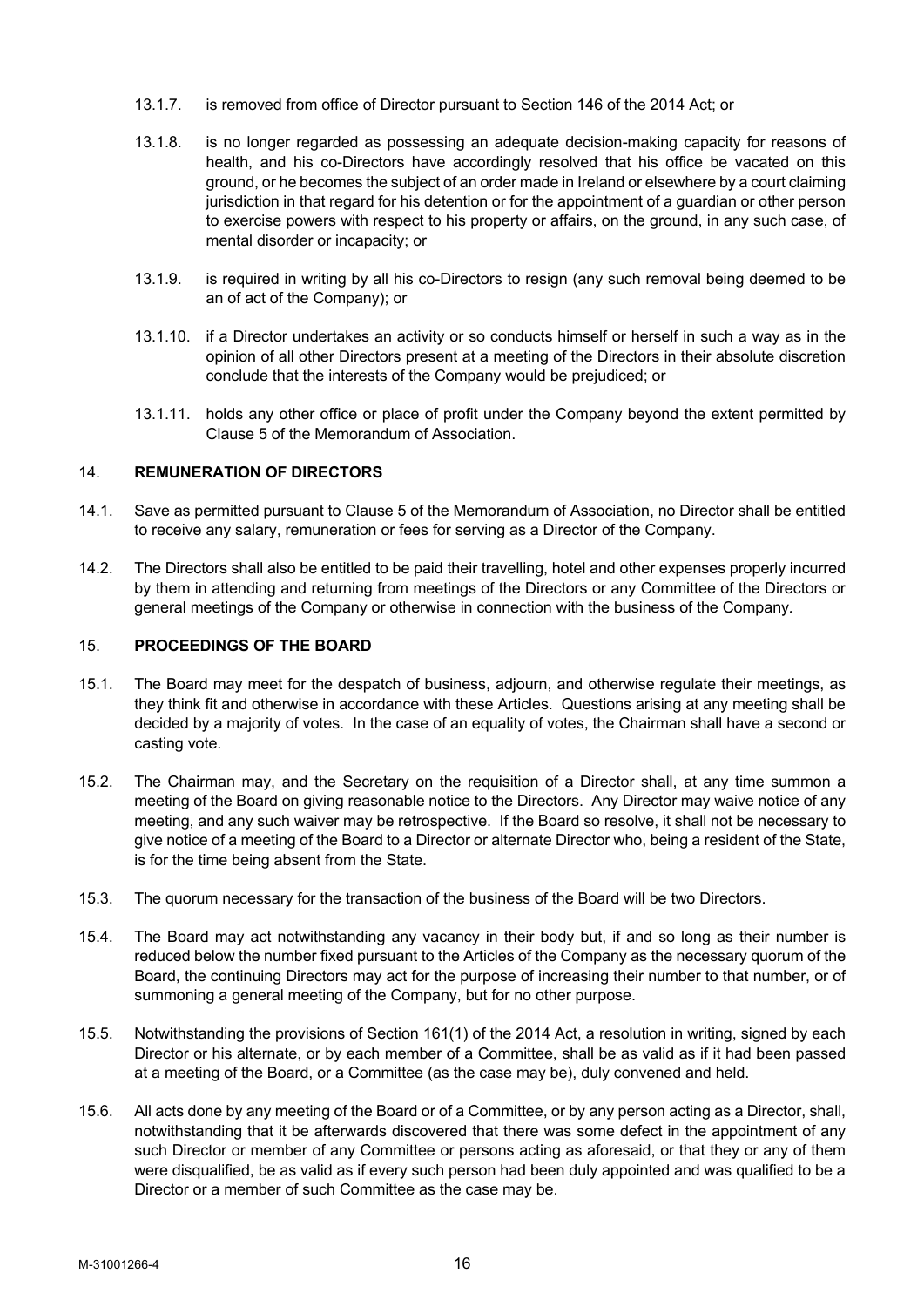## 16. **TELEPHONE MEETINGS**

- 16.1. For the purpose of these Articles, the contemporaneous linking together by telephone or other means of audio communication of a number of Directors not less than the quorum shall be deemed to constitute a meeting of the Board, and all the provisions in these Articles as to meetings of the Board shall apply to such meetings.
- 16.2. Each Director taking part in the meeting must be able to hear each of the other Directors taking part.
- 16.3. At the commencement of the meeting each Director must acknowledge his presence and that he accepts that the conversation shall be deemed to be a meeting of the Board.
- 16.4. A Director may not cease to take part in the meeting by disconnecting his telephone or other means of communication unless he has previously obtained the express consent of the Chairman of the meeting, and a Director shall be conclusively presumed to have been present and to have formed part of the quorum at all times during the meeting unless he has previously obtained the express consent of the Chairman of the meeting to leave the meeting as aforesaid.
- 16.5. A minute of the proceedings at such meeting by telephone or other means of communication shall be sufficient evidence of such proceedings and of the observance of all necessary formalities if certified as a correct minute by the Chairman of the meeting.

## 17. **COMMITTEES**

- 17.1. The Board may delegate any of its powers to Committees consisting of such persons (a majority of whom shall be Directors) as it thinks fit and such delegation may be revoked or amended by the Board at any time; any Committee so formed shall in the exercise of the powers so delegated conform to any regulations and policies that may be imposed on it by the Board.
- 17.2. The Board may elect a Chairman of Committee meetings; if no such Chairman is elected, or if at any meeting the Chairman is not present within fifteen minutes after the time appointed for holding the same, the Members of the Committee present may choose one of their number to be Chairman of the meeting.
- 17.3. A Committee may meet and adjourn as it thinks proper. Questions arising at any meeting shall be determined by a majority of votes of the Members of the Committee present, and in case of an equality of votes the Chairman shall have a second or casting vote.
- 17.4. A Committee must report to the Board regularly on any resolutions passed and decisions taken by them and for that purpose each Committee shall appoint a secretary.
- 17.5. A resolution in writing signed by each member of a Committee or, in the case of a Director, his alternate Director, shall be as valid as if it had been passed at a meeting of that Committee duly convened and held.

### 18. **SECRETARY**

- 18.1. The Secretary shall be appointed by the Directors for such terms, and upon such conditions as they may think fit, and any Secretary so appointed may be removed by them.
- 18.2. A provision of the Acts or these Articles requiring or authorising a thing to be done by or to a Director and the Secretary shall not be satisfied by its being done by or to the same person acting both as a Director and as, or in place of, the Secretary.

## 19. **SEAL**

The Seal shall be used only by the authority of the Board or a Committee authorised by the Board in that behalf, and every instrument to which the Seal shall be affixed shall be signed by a Director and shall be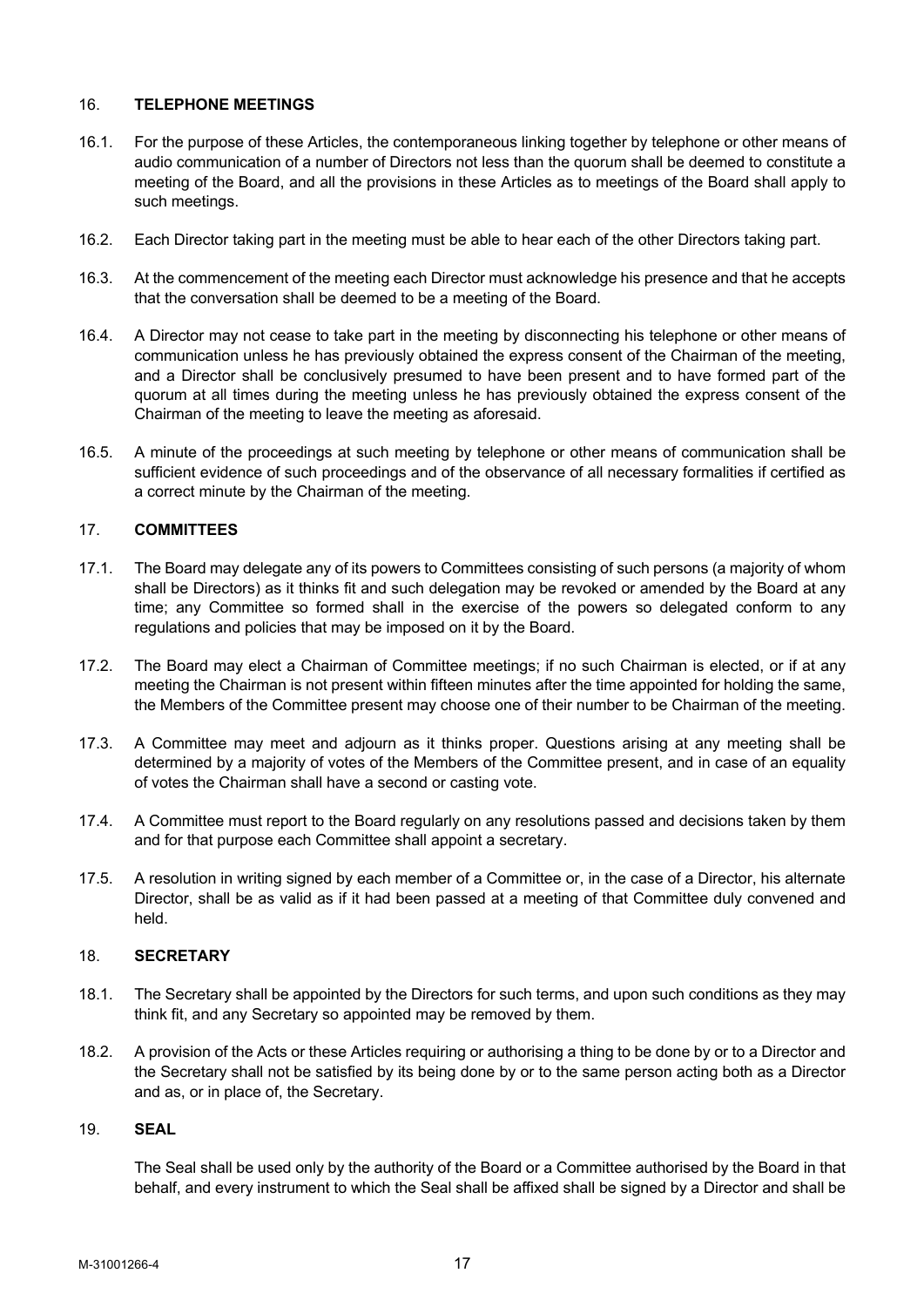countersigned by the Secretary or by a second Director or by some other person appointed by the Board for the purpose.

## 20. **ACCOUNTS**

- 20.1. The accounting records shall be kept at the Office or subject to the Acts at such other place or places as the Board think fit.
- 20.2. The Board shall from time to time determine whether and if so to what extent and at what times and places and under what conditions or regulations the accounting records of the Company or any of them shall be open to the inspection of Members not being Members of the Board, and no Member (not being a Director) shall have any right of inspecting any accounting records or document of the Company except as conferred by statute or authorised by the Board or by the Company in general meeting.
- 20.3. The Board shall from time to time cause to be prepared and laid before the annual general meeting of the Company such profit and loss (or income and expenditure) accounts, balance sheets and reports as are required by the Acts to be prepared and laid before the annual general meeting of the Company (**financial statements**).
- 20.4. A copy of all financial statements shall, not less than twenty-one days before the date of the annual general meeting, be sent to every person entitled under the provisions of the Acts to receive them.

### 21. **AUDIT**

- 21.1. Auditors shall be appointed and their duties regulated in accordance with the Acts.
- 21.2. Annual audited accounts of the Company shall be made available to the Revenue Commissioners and the Charities Regulatory Authority on request.

### 22. **ANNUAL REPORT AND RETURN UNDER THE CHARITIES ACT 2009**

The Board shall comply with the requirements of the Charities Act with regard to:-

- 22.1. the transmission of the financial statements of the Company to the Charities Regulatory Authority;
- 22.2. the preparation of an Annual Report and its transmission to the Charities Regulatory Authority; and
- 22.3. the preparation of an Annual Return and its transmission to the Charities Regulatory Authority.

## 23. **NOTICES**

- 23.1. A notice to be given by the Company to any person entitled to receive it (the **addressee**) shall be in writing and may be given to the addressee personally, delivered or posted (properly addressed and prepaid) to his registered address or served or delivered in electronic form whether as an electronic communication or otherwise. A notice given in a manner referred to in this Article will be deemed to be given as follows:
	- 23.1.1. if given to the addressee personally or delivered, when so given or delivered;
	- 23.1.2. if posted, in the case of the notice of a meeting, 24 hours after posting or, in any other case, at the time at which the letter would be delivered in the ordinary course of post; or
	- 23.1.3. if given, served or delivered by electronic mail at the time it was sent.
- 23.2. Notice of every general meeting shall be given in any manner hereinbefore authorised to:
	- 23.2.1. every Member;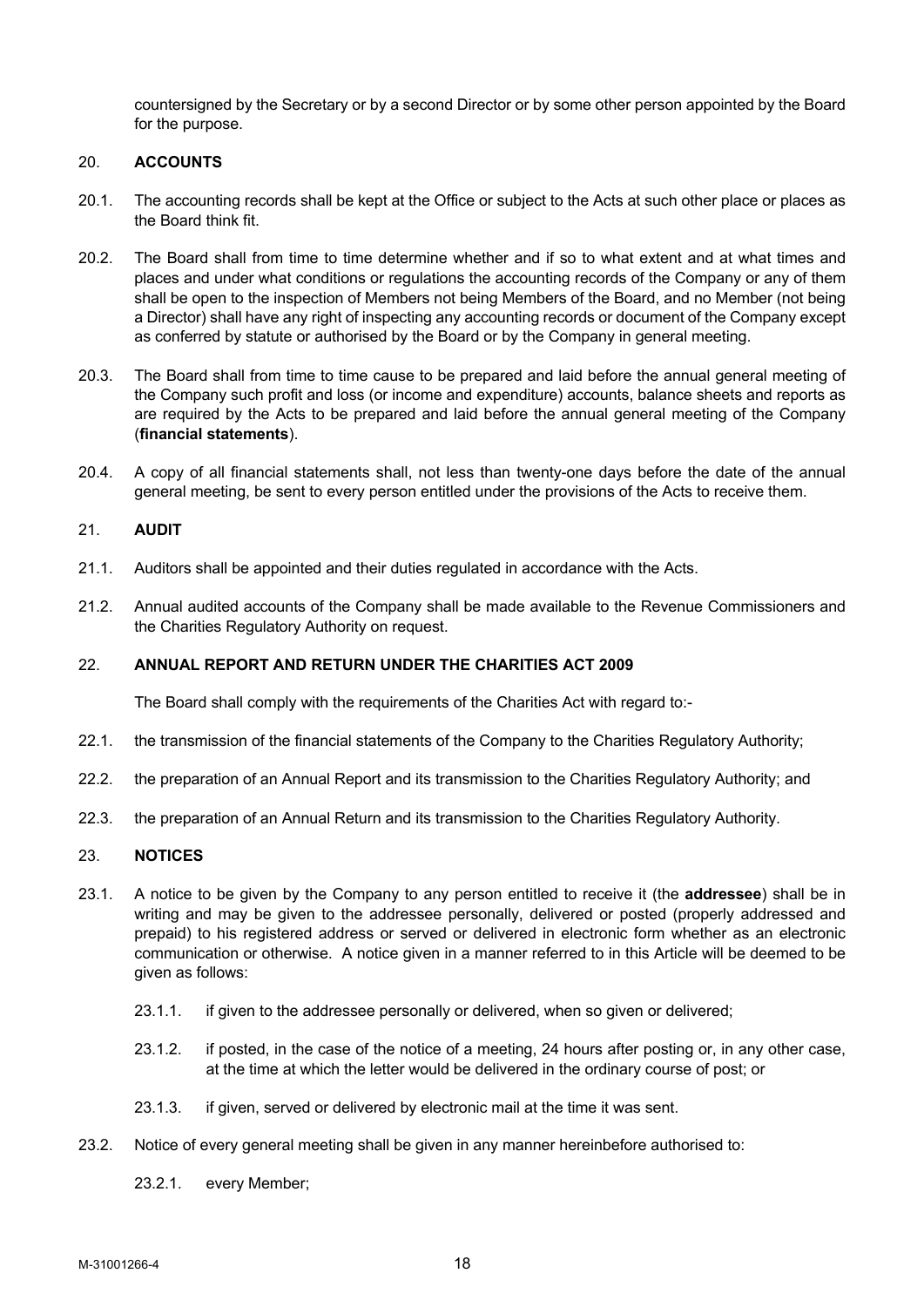- 23.2.2. every person upon whom the Board has been duly notified the ownership of a membership interest devolves by reason of his being a personal representative or the official assignee in bankruptcy of a Member, where the Member but for his death or bankruptcy would be entitled to receive notice of the meeting;
- 23.2.3. every Director and Secretary; and
- 23.2.4. the Auditors.
- 23.3. A Member present at a general meeting (or a meeting of any class of Members) in person or by proxy will be deemed to have received notice of the meeting and, where requisite, of the purposes for which it was called.

## 24. **INDEMNITY**

- 24.1. Subject to the Acts, every Director, Secretary and other officer for the time being of the Company shall be indemnified out of the assets of the Company against any liability incurred by him in defending any proceedings, whether civil or criminal, in relation to his acts while acting in such office, in which judgment is given in his favor or in which he is acquitted, or in connection with any proceedings or any application under the Acts or under any statute for relief from liability in respect of any such act or omission in which relief is granted to him by the Court.
- 24.2. To the extent permitted by law, the Directors may arrange insurance cover at the cost of the Company in respect of any liability, loss or expenditure incurred by any Director, Secretary and/or other officer in relation to anything done or alleged to have been done or omitted to be done by him or them as a Director, Secretary and/or officer.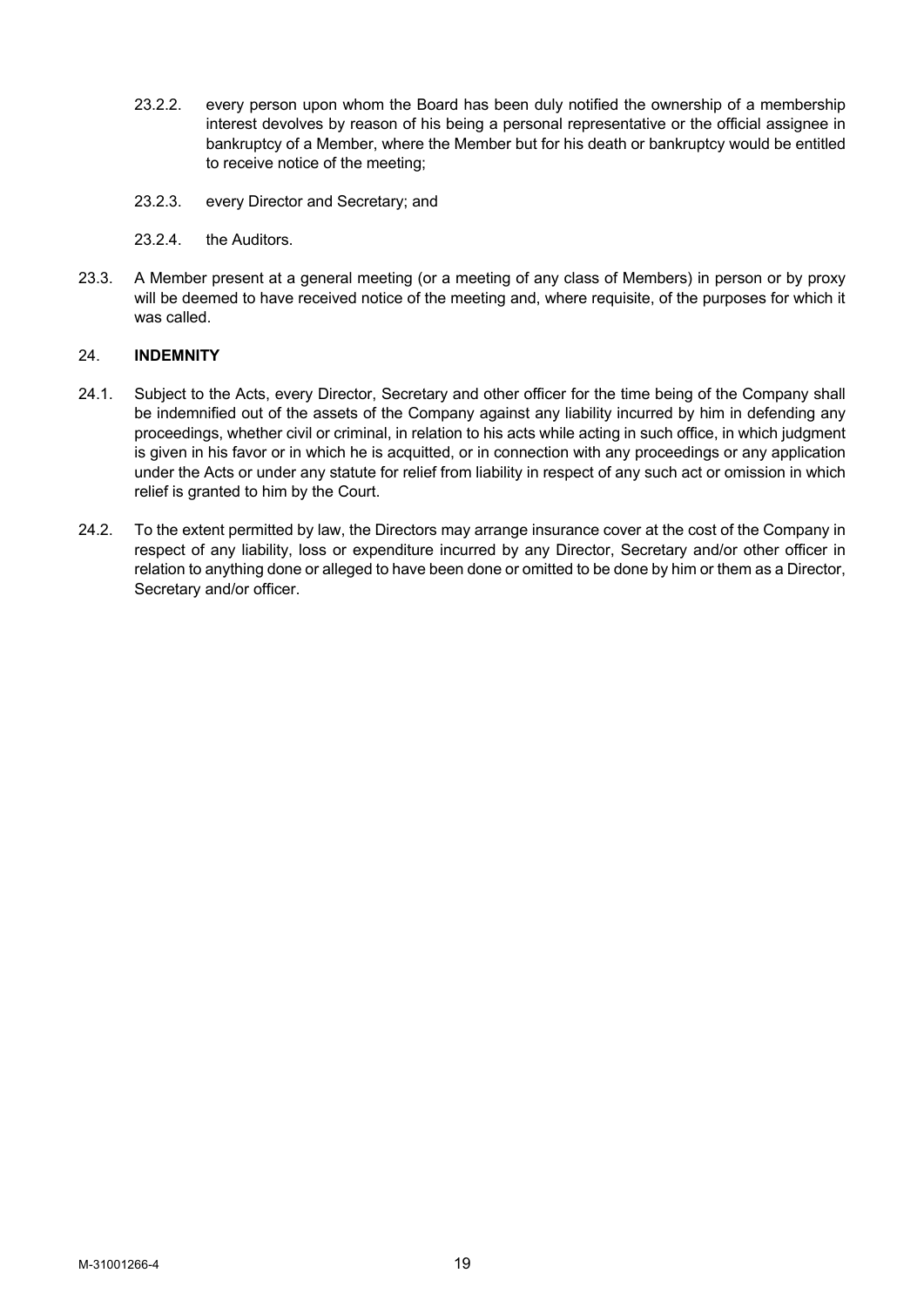We, the several persons whose names and addresses are set out below, wish to be formed into a company in pursuance of this Constitution.

Names, Addresses and Descriptions of Subscribers

Brian Patterson 75 Trimblestown Goatstown Road Dublin 14

Director (retired)

Darragh Kettle The Cottage Slatt Lower Wolfhill Co. Laois

Business Advisor

Marianne Doyle 18 Sallynoggin Park Dun Laoghaire Co. Dublin

**Director** 

Claire Duff Apartment 26 Eustace Court Cualanor Dun Laoghaire Co. Dublin

Violinist

Oonah McCrann Rincurran Knapton Road Dun Laoghaire Co. Dublin

Senior Counsel

Peter Crooks 90 Abbeyfield Killester Dublin 5

**Director** 

Dated

Bianarer.



 $CL$   $B$ 

Oover The